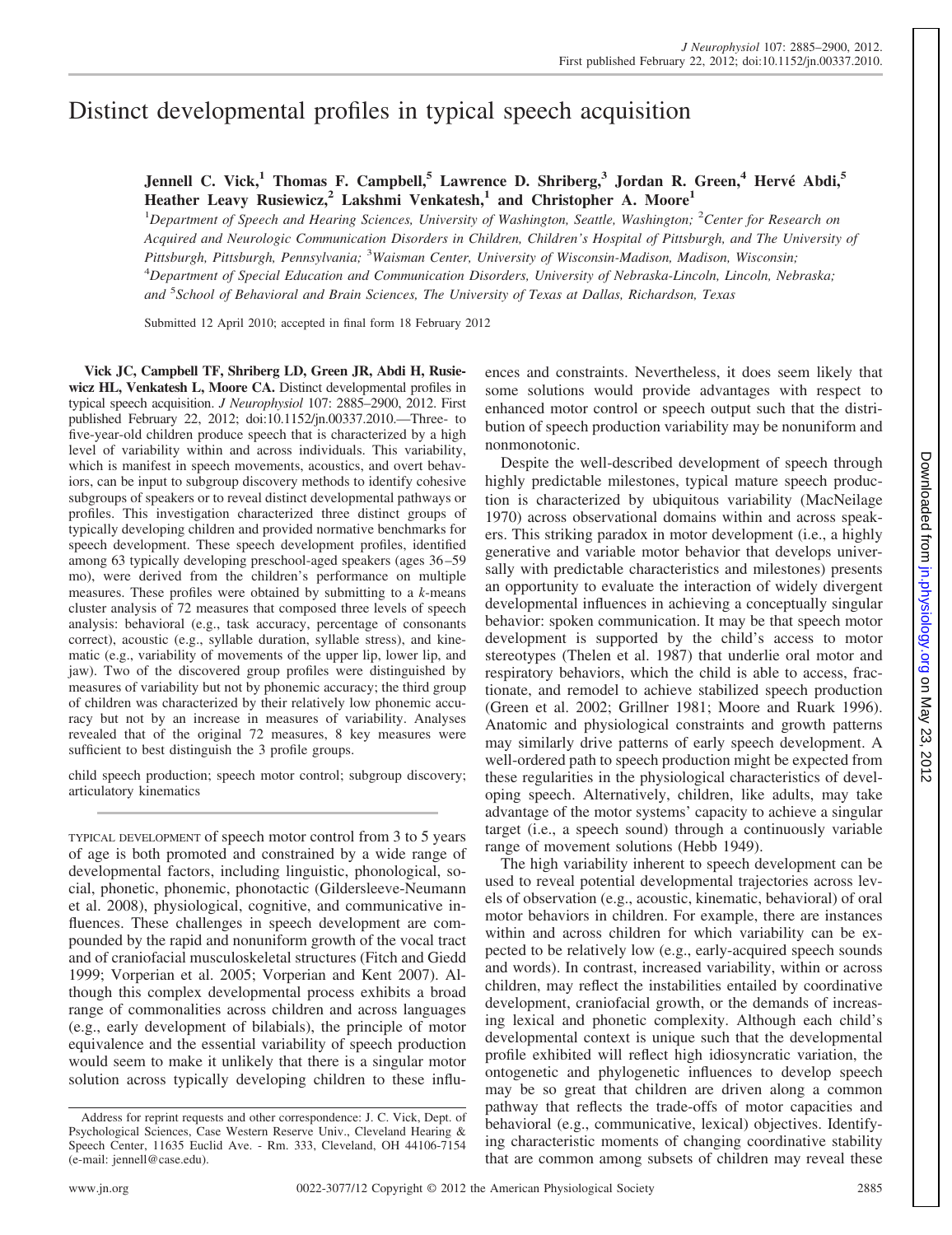developmental pathways to mature speech motor control and further characterize children's growing foundation for speech production. It would also enhance our understanding of the constraints and goals in speech development.

The near universality of the development of speech motor control is evident in children's early productions of fluent, relatively intelligible speech, despite the absence of a number of later-appearing speech sounds. Acquisition of speech sounds follows a fairly predictable order, although the timing of acquisition varies (Shriberg and Kwiatkowski 1994). Moreover, when children produce words containing sounds that are absent from their repertoires, they generate errors that are predictable and consistent with their developmental stage, including common substitutions, omissions, and distortions of yet-to-be acquired speech sounds. These anticipated patterns of disruption reveal vulnerabilities in this developmental pathway and suggest the operation of potent motor stabilities (e.g., Thelen 1991), even in the presence of pervasive individual variability.

A range of physiological measures, including articulator displacement or muscle activation patterns, supports a developmental framework specific to speech. These measures have already provided insight into the emergence and development of speech production, revealing, for example, that early speech and vocal behaviors are distinct from other, earlier appearing, nonspeech oral motor behaviors (e.g., electromyographic patterns differentiate vocal and nonvocal behaviors, even in infants; Moore and Ruark 1996). Investigations of oral motor development have further revealed differentiation of speech and nonspeech behaviors over the course of several months in infants and young children (Green et al. 2000; Steeve and Moore 2009). The developmental trajectory of lip and jaw coordination during babbling and speech is nonlinear and exhibits differences in coordinative control across articulators through the first 6 yr of development (Green et al. 2000, 2002; Steeve and Moore 2009). These group descriptions do not, however, address the children's individual paths to mature speech motor control; these previous observations of relatively small groups of children precluded the discovery of distinct developmental paths or stages. The present investigation, using a much larger sample of children and measures, was designed to evaluate the range of individual pathways to speech motor development and to reveal distinct subgroups among these pathways.

#### *Refinement of Variable Speech Motor Control*

Children exhibit articulatory movements that are smaller, slower, and more variable than adults (Goffman and Smith 1999; Maner et al. 2000; Smith et al. 1995; Smith and Gartenberg 1984; Smith and Goffman 1998; Smith and Zelaznik 2004; Walsh and Smith 2002). This variability is consistently found for point measures of temporal (e.g., onset of lower lip depression) and spatial (e.g., maximum lower lip depression) measures of displacement (Goffman and Smith 1999; Maner et al. 2000; Smith et al. 1995; Smith and Gartenberg 1984) and for whole trajectory measures of stability (e.g., spatiotemporal index), which incorporate the entire movement gesture for a word or phrase (Goffman et al. 2008; Goffman and Smith 1999; Maner et al. 2000; Smith and Goffman 1998; Smith and Zelaznik 2004; Walsh and Smith 2002). This increased movement variability in children compared with adults is exacerbated by increased utterance complexity, reflecting the effects of cognitive processing demands on motor control of speech movement (Maner et al. 2000; Smith and Zelaznik 2004; Walsh et al. 2006).

It is unclear how variability and instability in the coordinative infrastructure for speech are manifest in the child's speech output. It may be, for example, that the developing coordinative framework is most apparent only at the limits of the child's speech capabilities. The predictable segmental errors in children with speech sound disorders may reflect the rate-limiting effects of motor development (Campbell et al. 2003; Davis 2005), and more generally, motor development may be deterministic in the rate and sequence of speech development. These influences have not been studied thoroughly, however, since most studies of articulatory kinematics in children include only perceptually correct productions of target words or phrases. This omission leaves the full range of effects (e.g., cognitive, social, linguistic) unaddressed, since physiological constraints must be evident in erred as well as in correct productions. An important exception is the finding by Goffman et al. (2007) of few significant correlations between kinematic and segmental measures in typically developing children or in those with specific language impairment. This finding, that articulatory variability has no direct relationship to segmental errors, supports a model in which the developing speech communication system is decoupled from, and thus not entirely determined by, the physiological constraints of motor development. The present investigation was designed to further explore the relationships across levels of observation (i.e., behavioral, kinematic, and acoustic) in 3- to 5-yr-old children.

## *Experimental Objectives*

The present investigation was designed to take advantage of the perspective on speech motor development afforded by children progressing through a very rapid and well-defined period of communicative growth. These observations were designed to isolate some of the behavioral elements of mastery for speech production (e.g., intelligibility, phonetic inventory) in conjunction with other key elements of coordinative development (e.g., acoustic or kinematic features). This investigation was also intended to reveal commonalities across children such that those who exhibit shared relationships across variables could be identified as following a common developmental path and that alternative developmental paths could also be distinguished. Accordingly, this experiment quantified and modeled a sample of physiological and behavioral characteristics of speech development in young children to identify different solutions to the development of speech motor control and to identify those measures that best differentiate among these subgroups of typical speech development. The long-term aim of this effort is to elucidate the most common means by which typically developing children manage the inherent variability afforded by their developing speech motor and cognitive systems so that typical variation can be distinguished from the approaches to speech motor control used by children with speech sound disorders.

The search for developmental pathways shared by multiple children (i.e., comprising a subgroup) was investigated using a multivariate approach designed to reveal distinct groupings,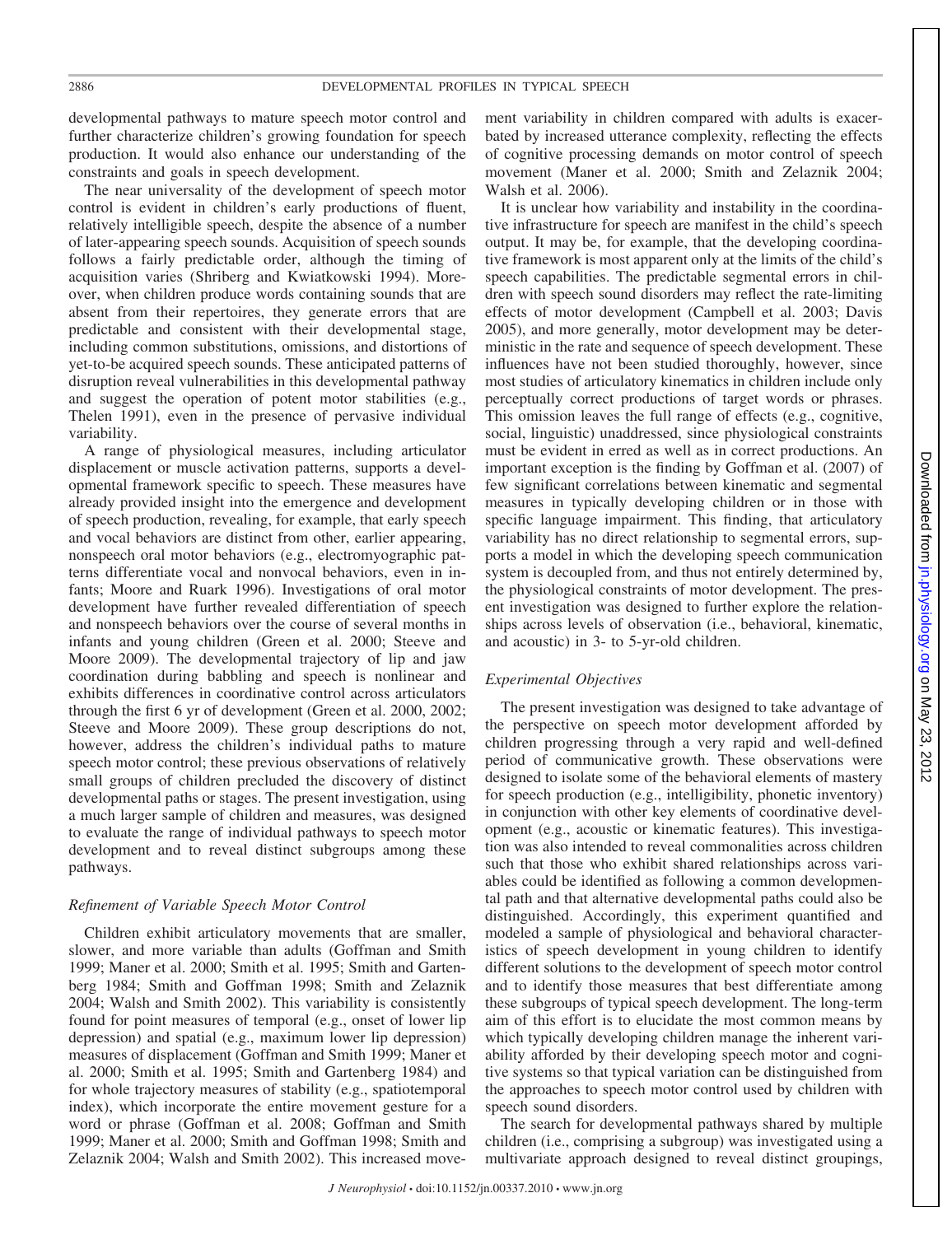stages, or continua in the measures obtained. The emergence of discrete statistical groups through the convergence of a broad array of empirical measures (i.e., through cluster analysis) required a relatively large number of children  $(n = 63)$  and a comparably large number of measures  $(n = 72)$  distributed across levels of observation (i.e., behavioral, acoustic, kinematic). Following cluster analysis, discriminant analysis was used to identify the smallest effective set of specific key variables that could uniquely discriminate and characterize the emergent subgroups of typical children. Sampling across a range of ages (3–5 yr) during which speech production is being refined allowed for a range of maturational profiles to emerge.

The preliminary descriptive statistics obtained also provided a comprehensive quantitative characterization of the physiological development of the labial, mandibular, and phonatory systems during speech and nonspeech behaviors in children with typical speech development aged 36 – 60 mo. This data set comprises a normative reference set for typical speech development during early childhood. As a practical consideration, incorporating a broad range of measures is critical to the statistical description of speech production in children of this age, but the eventual utility of this approach requires the reduction of this large preliminary array of measurements to those that contribute most to the variance in performance across and within subjects.

#### **METHODS**

## *Participants*

Eighty-three participants between 36 and 57 mo of age with presumed typical speech development were initially enrolled in this study. Twenty participants were excluded: nine (10.7%) were found to have speech delay (i.e., according to the Speech Disorders Classification System); four (4.8%) dropped out of the study voluntarily; and the data from seven participants (8.4%) were not acquired due to technical problems that precluded further analyses (e.g., inadequate movement tracking). All protocols and analyses were completed for the remaining 63 participants. All children were monolingual speakers of English from the greater metropolitan area of Pittsburgh, PA. Inclusion criteria also included parental report of typical speech and language development with no history of treatment by a speech-language pathologist or audiologist. Exclusionary criteria included histories of developmental, neurological, or significant medical disorders. Written, informed consent was obtained from the parent or legal guardian of each participant. All protocols and procedures were approved and overseen by the Institutional Review Board at the University of Pittsburgh.

| Table 1. |  | Categorical demographic variables |  |
|----------|--|-----------------------------------|--|
|----------|--|-----------------------------------|--|

| Variable              | Category       | $\boldsymbol{n}$ | Percentage |
|-----------------------|----------------|------------------|------------|
| Sex                   |                |                  |            |
| Male                  |                | 27               | 42.9       |
| Female                | $\mathfrak{D}$ | 36               | 57.1       |
| <b>Family History</b> |                |                  |            |
| Negative              | $\Omega$       | 58               | 92.1       |
| Positive              |                | 5                | 7.9        |
| Race                  |                |                  |            |
| Caucasian             |                | 51               | 81.0       |
| African-American      | 2              | 9                | 14.2       |
| Other                 | 3              | 3                | 4.8        |

The 63 participants were characterized by the categorical demographic variables listed in Table 1. Continuous demographic variables (age, maternal age and education) are listed in *indexes 53–55* in Supplemental Table S1. (Supplemental data for this article is available online at the Journal of Neurophysiology website.) Participating children were between the ages of 36 and 57 mo with an average age of 46.1 mo. Fifty-seven percent of the participants were female (i.e., 36 of 63), 43% were male (i.e., 27 of 63), and 8% of the sample (5 of 63) reported a positive family history (at least 1 firstdegree relative affected) of speech or language disorders. The age and years of education for each participant's mother (mean age 33.6 yr, range 21– 45 yr; mean years of education 16.4; range 10 –22 yr; see *indexes 54* and *55* in Supplemental Table S1) were also included in the statistical model following earlier predictors of disordered speech development by Campbell et al. (2003).

## *Inclusion Criteria*

Participants exhibited speech development within normal limits, as determined from a 15-min conversational sample with a trained assistant. Narrow transcriptions of these speech samples were analyzed using the Programs to Examine Phonetic and Phonological Evaluation Records (PEPPER; Shriberg et al. 2001), which generated an error profile for each sample. These error profiles were compared with those of age-matched children in a lifespan reference database to confirm each child's inclusion with respect to typical speech development.

Each participant also exhibited receptive language skills within normal range (scaled score of 7 or above) as screened by the Linguistic Concepts subtest of the Clinical Evaluation of Language Fundamentals—Preschool (CELF-P; Wiig et al. 1992); oral structures within normal limits as evaluated by the Oral/Speech Motor Control Protocol (Robbins and Klee 1987); and normal hearing sensitivity, screened at 25 dB HL at 1, 2, and 4 kHz.

## *Experimental Tasks*

The remaining experimental tasks were elicited during a second experimental session, which usually occurred within 2 wk of the first test session and included the targeted array of speech and nonspeech tasks. These tasks spanned a range of speech production complexity so that each child was expected to complete at least some of the tasks before reaching a level that exceeded his/her developmental capacities. Each type of task is represented in the data stream depicted in Fig. 1.

*Speech sample (PEPPER).* Each child engaged in a play session to elicit a 15-min conversational speech sample that was audio recorded for later transcription and analysis.

*Lexical stress task.* Target productions included five repetitions each of three trochaic (i.e., initial syllabic stress; e.g., BAba) and three iambic (i.e., second syllable stress; e.g., baBA) bisyllables. The consonant varied among /b/, /p/, and /m/ (i.e., BAba, baBA, PApa, paPA, MAma, maMA), but the vowel was always / $\alpha$ /. Five imitations of each target were produced by the child in response to a recorded adult female model, yielding up to 30 imitations of contrastive lexical stress productions (i.e., 5 repetitions each of 6 targets) for each child. Production of distinct lexical stress contrasts have been shown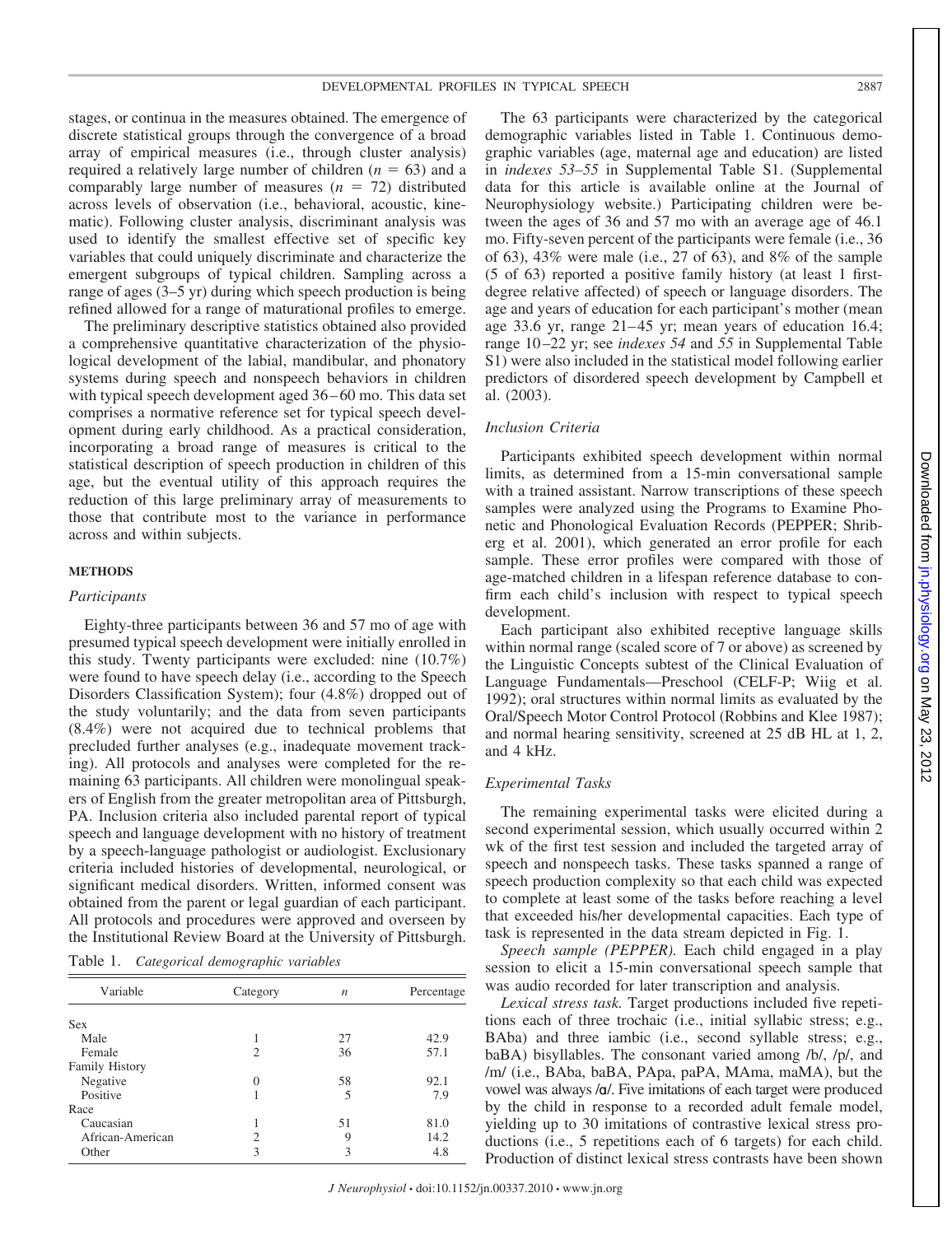## 2888 DEVELOPMENTAL PROFILES IN TYPICAL SPEECH



Fig. 1. Schematic of data reduction stream.

previously to reveal developmental differences among children in this age range (Shriberg et al. 2003). Occasionally, more or fewer than five repetitions of a target word were elicited from a child. In either case, all viable repetitions were included in the analysis, which yielded 1,840 productions across all speakers (i.e., 937 trochees, 903 iambs; see Table 2).

*Nonword repetition task.* Five repetitions of each of four nonword stimuli were elicited imitatively using a recorded female model. The four nonword stimuli were a subset of the nonwords included in the Syllable Repetition Task (SRT; Shriberg et al. 2009), were two and three syllables in length, and had primary stress on the first syllable ("bama," "bada," "bamana," and "manaba"). These stimuli varied in difficulty and accordingly yielded an exaggerated range of variability; the systems and processes critical to repetition of nonwords include auditory perception, representation formation, memory

storage and retrieval, and motor planning (Shriberg et al. 2006). The range of difficulty presented by the increasing syllabic complexity of these stimuli, like the Lexical Stress Task, provided a means to titrate the production abilities of children in this age range. Occasionally, more or fewer than five repetitions of each target nonword were elicited from a participant; in either case, all repetitions from all participants were included, yielding a total of 1,362 productions. Details are shown in Table 2.

*Nonverbal tasks.* The nonverbal tasks included two behaviors, voluntary vertical jaw oscillations and chewing. The vertical jaw oscillations were produced imitatively in response to a live model (provided by the experimenter) elevating and depressing the mandible cyclically (i.e., opening and closing the mouth) through five cycles whenever possible. This task was repeated five times. The second task, chewing, was sam-

Table 2. *Perceptual analysis of lexical stress and nonword repetition tasks*

| Type    | Word               | No. Attempted | Phonemics Correct |      | <b>Stress Correct</b> |      | Overall          |      |
|---------|--------------------|---------------|-------------------|------|-----------------------|------|------------------|------|
|         |                    |               | $\boldsymbol{n}$  | $\%$ | $\boldsymbol{n}$      | $\%$ | $\boldsymbol{n}$ | $\%$ |
| Trochee | baba               | 325           | 284               | 87.4 | 321                   | 98.9 | 233              | 71.7 |
|         | mama               | 308           | 285               | 92.5 | 292                   | 94.7 | 237              | 76.8 |
|         | papa               | 304           | 286               | 94.1 | 284                   | 93.4 | 237              | 78.1 |
|         | <b>Total</b>       | 937           | 855               | 91.2 | 897                   | 95.7 | 707              | 75.4 |
| Iamb    | baba               | 307           | 259               | 84.4 | 303                   | 98.8 | 209              | 68.1 |
|         | mama               | 295           | 274               | 92.9 | 232                   | 78.5 | 183              | 62.0 |
|         | papa               | 301           | 267               | 88.7 | 266                   | 88.4 | 201              | 66.9 |
|         | Total              | 903           | 801               | 88.7 | 801                   | 88.7 | 593              | 65.7 |
| Nonword | bada               | 342           | 309               | 90.4 | n/a                   | n/a  | 291              | 85.0 |
|         | bama               | 357           | 306               | 85.7 | n/a                   | n/a  | 304              | 85.1 |
|         | bamana             | 333           | 210               | 63.1 | n/a                   | n/a  | 188              | 57.0 |
|         | manaba             | 330           | 173               | 52.4 | n/a                   | n/a  | 160              | 48.5 |
|         | <b>Total</b>       | 1,362         | 998               | 73.3 | n/a                   | n/a  | 943              | 69.2 |
|         | <b>Grand</b> total | 3,202         | 2,654             |      | 1,697                 |      | 2,243            | 70.0 |

Data includes number of tasks attempted and judged accuracy of phonemics and stress. "Overall" refers to the productions that were able to be used for all measures in the statistical model, which required correct phonemics and stress, as well as viable kinematics (i.e., without movement artifact). Totals are in bold type.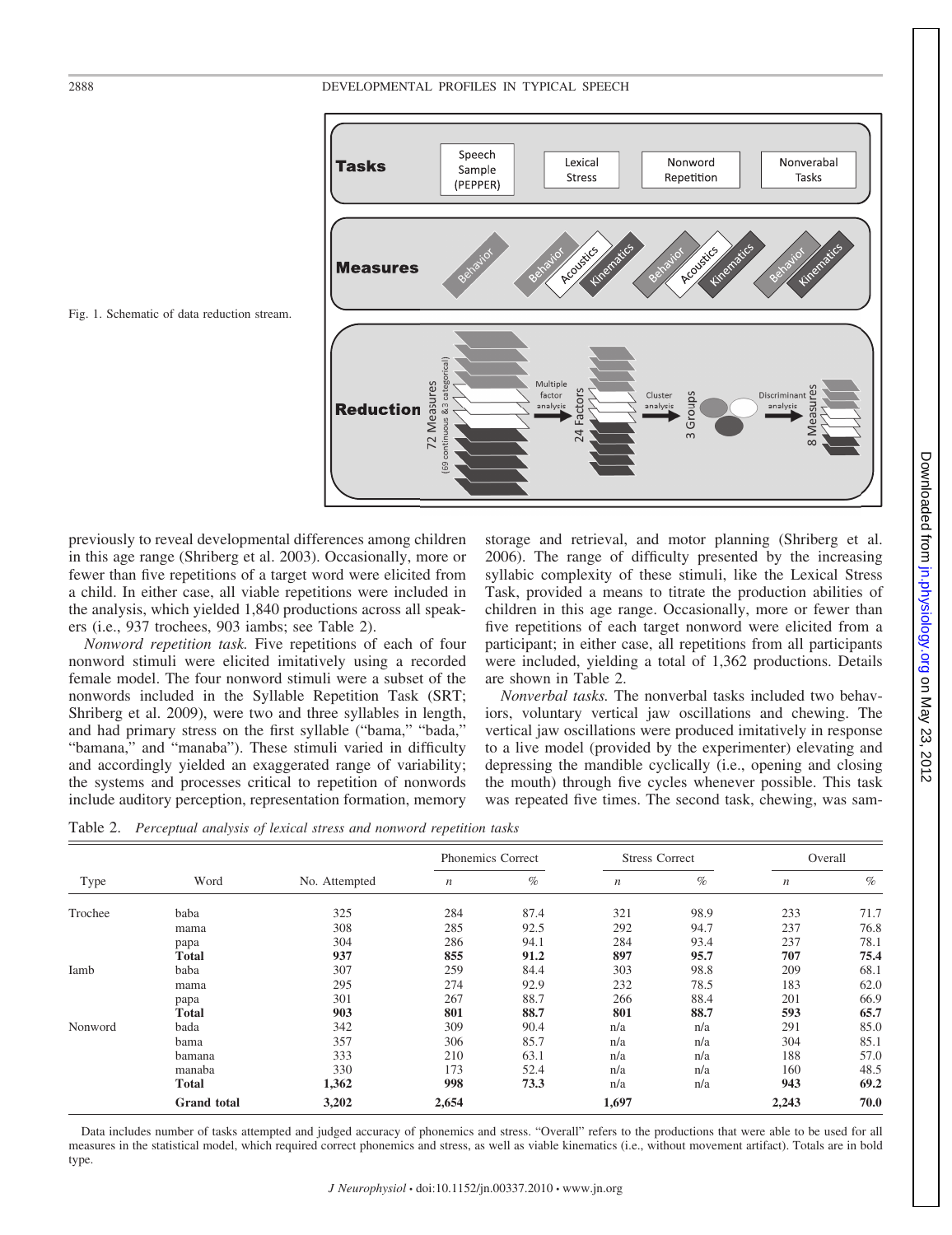pled over two trials, during each of which the child chewed a single Goldfish cracker. Measures of performance on nonverbal tasks were included to distinguish speech-specific movement characteristics from those of more general orofacial behaviors.

#### *Data Acquisition*

Children were seated in a Rifton positioning chair fitted with a table during the experimental session. They were instructed to sit upright and to keep their hands on the table, holding a soft toy to avoid hand movements that might interfere with the acquisition of speech movement data.

*Audio data.* Audio recordings of the session were obtained using a lapel-style wireless microphone (Shure model UI-UA) affixed to the child's forehead with surgical tape. This placement provided a fixed microphone-to-mouth distance. In a few instances, when the child would not tolerate this placement, the microphone was taped to the headrest of the chair. The signal from the microphone was amplified using a Mackie 12-channel mixer (model 1202-VLZ Pro). The amplified signal was recorded with a video recorder (Panasonic AG-1980) and then antialiased and digitized with the video signal at a sampling rate of 44.1 kHz.

*Video (articulatory) data.* Vertical movement records of the upper lip, lower lip, and jaw were extracted from front view video recordings of the child's face. An infrared camera and light source (Burle TC351A) were used to illuminate small reflective markers attached in the midline of the child's upper lip, lower lip, and jaw (above the mental symphysis). Additional markers were placed on the tip of the nose and the forehead to provide landmarks for correction of head movement by motion tracking software. After each videotape was reviewed and logged, targeted task events were digitized for subsequent parsing and analysis. The sampling rate for the kinematic data was 60 Hz. These movement records were low-pass filtered  $(f_{\text{lp}} = 15 \text{ Hz})$  forward and reverse with a digital, zero-phase shift, third-order Butterworth filter. In addition, the best straight-line linear trend was removed from each displacement record to correct for very-low-frequency artifact (e.g., baseline drift).

Two independent computer-based movement tracking systems were used to extract the position of each marker in the frontal plane (i.e., vertical and lateral positions) in Cartesian coordinates from the digitized video recordings. The first movement tracking system was version 6.05 of Motus (Peak Performance). The second system, which offered significantly improved processing speed, was DS-MTT version 2 by Henesis, a custom MATLAB routine created for movement tracking. Concordance across the two systems was  $>90\%$  on an overlapped sample of 15% of the total data set.

## *Data Processing and Standardizing*

*Acoustic parsing.* Each acceptable token was parsed using the audio signal from the video camera as a reference. The experimenter listened to the segment and roughly parsed the onset and offset of the production. The algorithm subsequently added 50 ms to the beginning and end of the parsed signal to ensure inclusion of complete acoustic information for later perceptual judgments.

Analyses specific to the vocalic portion of each production required extraction of these segments from the word produced. The vowels of individual syllables were closely parsed and analyzed using custom algorithms in MATLAB. The vowel onset was defined as the first positive-going zero crossing in the waveform when the waveform became periodic (i.e., vocalic). The vowel offset was defined as the final negative-going zero crossing in the periodic signal associated with the vowel. Audio playback also assisted the experimenter when completing fine acoustic parsing.

*Jaw, upper lip, and lower lip kinematic parsing.* Kinematic signals were parsed with reference to the vertical displacement of the jaw marker. The first-order derivative of vertical jaw position (i.e., velocity) was superimposed on the position trace to parse the vertical jaw displacement onset and offset boundaries (i.e., using zero crossings, as described by Green et al. 2000). The last zero crossing appearing in the velocity trace before the jaw depression for the vowel operationally defined the onset of the opening movement; the first velocity zero crossing during jaw depression for the final syllable marked the offset of final jaw elevation (see Fig. 2). These onset and offset points were used to parse the displacement trajectories from the upper and lower lip.

Because the movement of the jaw contributes substantially to the displacement of the lower lip, the raw record of mandibular position included the movements of both the lower lip and the jaw. Accordingly, the jaw displacement signal was subtracted, sample by sample, from the lower lip displacement signal. The resulting trajectory represented the net lower lip movement (Green et al. 2000).

*Nonverbal task parsing.* Analysis of the nonverbal tasks (i.e., chewing and voluntary jaw oscillation) was limited to jaw marker movement (i.e., no other markers were analyzed). Samples that included fewer than three cycles or exhibited movement artifact (e.g., obscured markers) were excluded from the analyses. First and last chewing cycles were removed from each chewing trial, as well. Because the analyses for these tasks evaluated cycle-to-cycle variability, each cycle was demarcated. Jaw elevation-depression-elevation (open-close) cycles were parsed algorithmically, demarcating each cycle by its peak elevation (identified by the associated zero velocity point). Because of the irregular displacement signal associated with molar contact during chewing, numerous velocity zero crossings occurred during some instances of jaw elevation. In these cases, the algorithm specified the latest occurring zero crossing as the cycle onset/offset boundary.

*Conversational speech sample transcription and analysis.* The examiners followed a standard SDCS protocol to obtain the speech samples; all data reduction was accomplished using the Phonology Project Laboratory Manual (unpublished). Narrow phonetic transcription of the continuous speech samples was completed by two experienced transcribers using consensus transcription procedures comprising a set of diacritical notations that classified subphonemic differences in articulatory place, manner, voicing, and duration (Shriberg et al. 1984). Calculation of point-to-point interjudge (86.7%) and intrajudge (91.8%) agreement for consonants was based on observations of 10 children who were part of a larger sample that included the children from the present study as well as children with speech delay of unknown origin. These procedures were described in a prior report (Shriberg et al. 2010).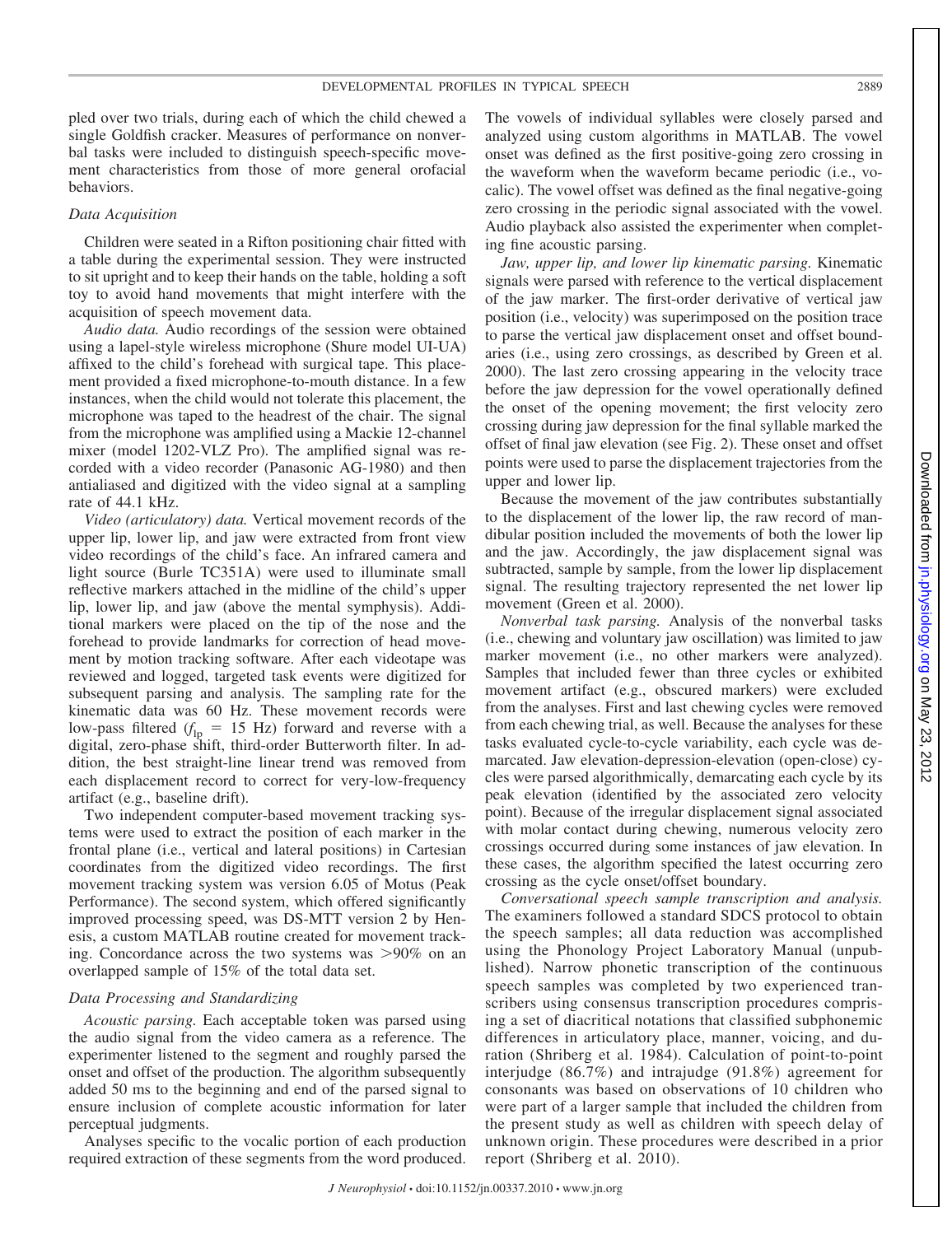

Fig. 2. Example of kinematic parsing using velocity zero crossings. *Top* graph plots the acoustic waveform for a child's production of "Baba." *Bottom* graph plots the vertical displacement of the mandibular marker. Vertical lines represent the velocity zero crossings. Onset and offset decisions are marked.

*Perceptual analyses.* Perceptual analyses were completed using the parsed audio signals, with separate perceptual judgment tasks for the lexical stress and the nonword repetition tasks. In the lexical stress perceptual task, audio files for each child's productions of each of the bisyllables were presented in randomized order including blocks of 10 children (i.e., about 300 audio files in each test block). Two listeners assessed whether the item was produced with the intended phonemic target and identified which syllable was stressed (first, second, or both, when even stress was perceived). All 1,840 contrastive stress productions were judged by two listeners. Joint probability concordance between the two listeners was 89.1%. Phonemic accuracy was similar between trochees (91.5%, 855/ 937; see Table 2) and iambs (88.7%, 801/903); however, imitative stress was markedly better for trochees (95.7%, 897/937) than for iambs (88.7%, 801/903).

The phonemic accuracy of the nonword repetition task productions was judged blindly (i.e., both to production target and participant) using an open-set, broad phonetic transcription task. The presented items were randomized by participant and production type. Three listeners judged each production. Transcription was finalized using a "best two of three" criterion [i.e., agreement by at least 2 of the 3 judges, which was reached on 95.2% (1,297/1,362) of the productions]. For the remaining 65 productions, the unedited video file was presented to enhance transcription task. Only when all syllables in a single token were produced accurately was the token scored as correct. By this criterion, 73.3% of the nonwords (998 of 1,362) were judged to be phonemically correct. Analysis by syllable length revealed decreasing accuracy from the firstattempted, two-syllable productions to the final, three-syllable productions in the experimental paradigm, with a drop in accuracy from the two-syllable (88.1%, 616/699 attempted) to the three-syllable (57.8%, 383/683) productions (bada: 90.4%,

309/342; bama: 85.7%, 306/357; bamana: 63.1%, 210/333; manaba: 52.4%, 173/330). Details are included in Table 2.

## *Construction and Derivation of the Modeled Data Set*

Successful cluster analysis depends on adequate variances of the elements of a statistical model such that individual cases (participants) can converge into distinct and reproducible subpopulations. The present set comprised 69 continuous and 3 categorical variables spanning 3 orthogonal domains of observation: behavioral, acoustic, and kinematic. Multiple measures within each domain ensured that changes in performance within and across children would be observed (e.g., ceiling and floor effects were avoided by including observations across articulators of simpler and more difficult tasks, which appear earlier and later in motor development). In addition, although numerous measures have been investigated, it was not known which measures would be most sensitive to distinctions among emergent groups of preschool children with typical speech acquisition. A final benefit of this large set of measures is its future use as a benchmark data set for subsequent developmental studies of typical and disordered speech. Mean and range values for each measure (index) are reported in Supplemental Table S1.

## *Behavioral Measures*

*Proportion attempted (index 1).* Although most participants attempted all of the verbal tasks, some children declined to imitate some of the presented tokens. Because the resultant empty data cells would result in these children self-selecting out of the analyses (perhaps for reasons unrelated to speech development) and contributing inappropriately and immeasurably to cluster identification, the overall proportion of tasks attempted by each participant was entered into the statistical model as an experimental measure. The overall mean for this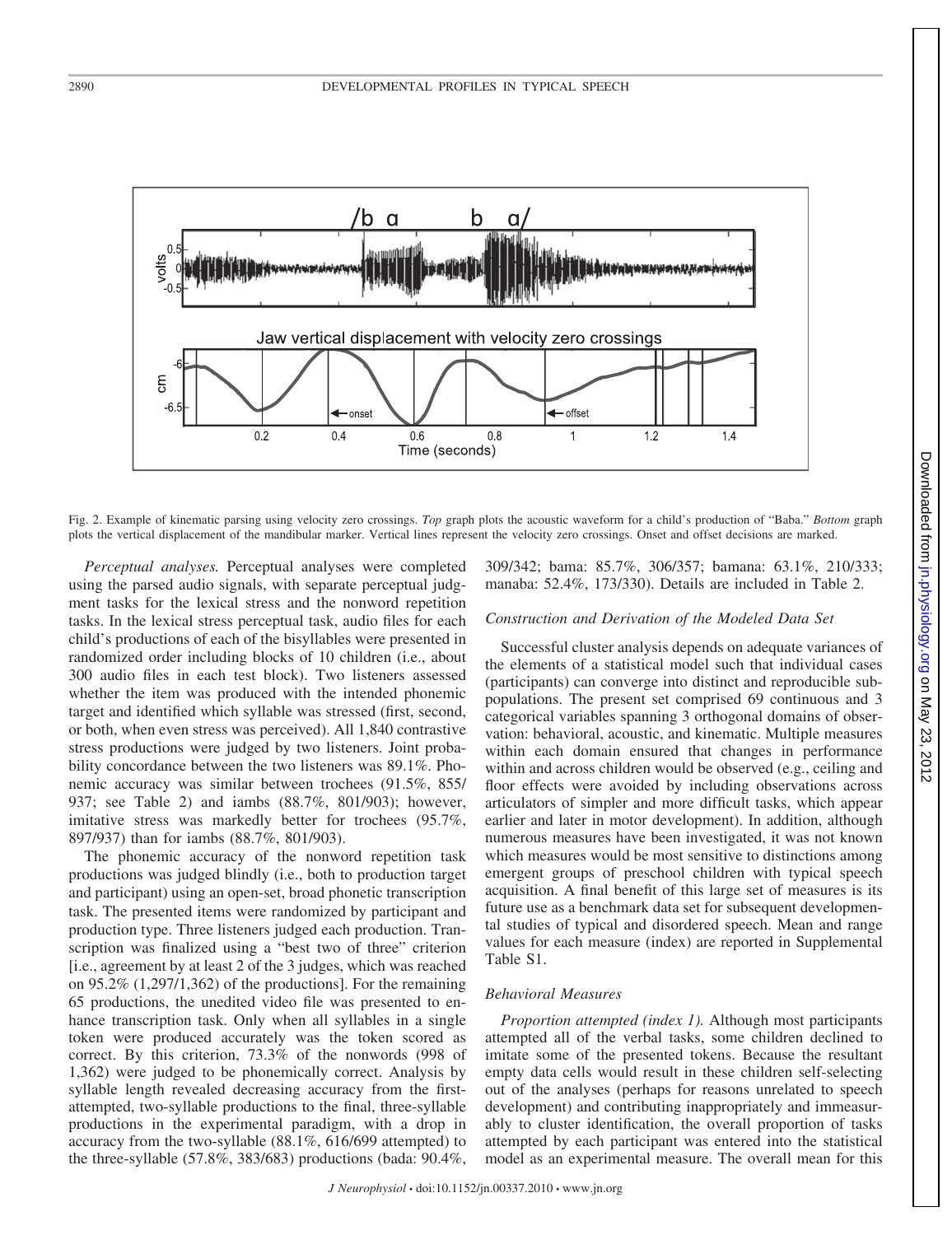measure, 0.94 (ranging from 0.16 to 1.00), reveals that most children completed all of the tasks presented.

*Proportion of productions with all phonemics correct (index 2).* Perceptual analyses yielded the overall proportion of verbal productions transcribed that matched the intended target for each participant. Data from all attempted verbal productions (i.e., trochees, iambs, and nonwords) were collapsed into a single measure from each participant.

*Proportion of each lexical stress type with correct stress (indexes 3 and 4).* The proportions of attempted trochees and iambs produced with correct stress were included separately for each stress type and each child as input measures to the statistical model.

*Proportion used (index 5).* This value reports the proportion of all tokens produced by a child that were produced with both phonemic and lexical stress accuracy and had usable kinematic trajectories (i.e., free of movement artifact or markers obscured by hand motion). Children sometimes were minimally constrained and sometimes produced spurious movements out of frustration with a particular task, which reduced the number of usable tokens. Tokens produced with accurate phonemics and stress were included in acoustic analyses but were omitted from the kinematic analyses when necessary. Overall, 70% of the attempted verbal productions by the participants in the study were suitable for all levels of measurement.

*PEPPER measures (indexes 62–69).* The PEPPER measures (Shriberg et al. 2001) were used to generate error profiles for each child from a 15-min conversational speech sample. The PEPPER software environment was used *1*) to classify participants' inclusion status as described previously and *2*) to produce percentage scores on all of the competence variables (see below). It yielded a number of speech performance metrics that were included as input to the classification model. Each measure is intended to provide a metric of a unique speech domain within speech production:

PCC: percentage of consonants correct; a measure of phonetic accuracy, designed to quantify common and uncommon speech sound distortions, as systematized in the Appendix to Shriberg et al. (1997).

PCCR: percentage of consonants correct, revised; an index that does not count distortions (allophonic variation) as errors and provides a measure of phonemic accuracy. This measure provides greater distinction between children with normal speech acquisition and those with speech delay in lifespan reference data. It reflects the acquisition of the phonemes in the child's ambient community (Shriberg et al. 1997).

PVC: percentage of vowels correct.

PVCR: percentage of vowels correct, revised; parallel to PCCR, does not count distortions as errors.

PPC: percentage of phonemes correct.

PPCR: percentage of phonemes correct, revised; does not count distortions as errors.

II: intelligibility index; proportion of unintelligible words to total words produced, expressed as a percentage.

AWU: average words per utterance; an estimate of the child's expressive language function and verbal productivity, which varies greatly within typically speaking children in any given continuous speech sample. AWU is very highly correlated  $(r > 0.90)$  with mean length of utterance in preschoolaged children (Shriberg and Kwiatkowski 1994). This output measure reflects general lexical productivity, not grammar.

## *Acoustic Measures*

*Mean acoustic area ratio: trochees and iambs (indexes 6 and 7).* For the lexical stress task, the primary acoustic analysis used was the Acoustic Area Ratio (adapted from Xie et al. 2004), which expresses the relative energy of the first syllable relative that of the second syllable. For each syllable, the mean amplitude was multiplied by the vowel duration to provide a measure of acoustic area (i.e., under the rectified and smoothed acoustic signal). Because the audio signals were not calibrated, amplitude was measured using the root mean square (RMS) of the signal in 20-ms windows. The mean amplitude for each participant and task was expressed as an average of these values. The Acoustic Area Ratio is the quotient of acoustic area of the first syllable and the second syllable; values  $>1.0$ indicate that primary stress was on the first syllable, whereas those  $\leq 1.0$  indicate that primary stress was on the second syllable. The measure is similar to a metric used in the identification of subgroups of children with suspected apraxia of speech, the Lexical Stress Ratio (Shriberg et al. 2003). Overall, as expected, mean acoustic area ratio was greater for trochees (1.89) than for iambs (0.62). Individual data varied with ranges of  $0.6 - 4.72$  for trochees and  $0.22 - 1.31$  for iambs.

*Coefficient of variation of acoustic area ratio: trochees and iambs (indexes 8 and 9).* Variability in lexical stress production was evaluated using the coefficient of variation. This measure, the quotient of the standard deviation and the mean, was used to provide a normalized comparison of variability across widely divergent means and units of measure and was comparable for trochees (43.73) and iambs (40.81).

*Word duration: two- and three-syllable nonwords (indexes 10 and 11).* Word duration was measured for the two- and three-syllable nonwords from the burst of the /b/ or the initial glottal pulse of the /m/ to the final glottal pulse of the final / $\alpha$ /; glottal offset was operationally defined as the final negativegoing zero crossing in the periodic signal associated with the vowel. Durations were collapsed within word length (i.e., across 2-syllable nonwords: "bama" and "bada," and across 3-syllable nonwords: "bamana" and "manaba"). Duration was substantially greater across children for three-syllable productions (1.45 s) than for the two-syllable productions (0.77 s).

*Coefficient of variation of word duration: two- and threesyllable nonwords (indexes 12 and 13).* These measures reflected the normalized variability of word duration for each participant. As shown in Table 2, the mean values for the group were comparable for the two- (11.78) and three-syllable nonwords (10.32).

## *Kinematic Measures*

*Mean maximum displacement: upper lip, lower lip, and jaw for both verbal (indexes 14–16) and nonverbal tasks (indexes 56 and 57).* The maximum vertical displacement of the first syllable of all productions was measured for the upper lip, lower lip, and jaw. For nonverbal productions, the maximum displacement of the first cycle was measured for the jaw marker only. This measure was extracted automatically using custom scripts in MATLAB that identified the local minimum (jaw and lower lip) or maximum (upper lip) adjacent to the first vowel onset. Mean maximum displacement of the upper and lower lips produced by the group on verbal tasks were similar (0.22 and 0.24 cm, respectively), whereas the mean measure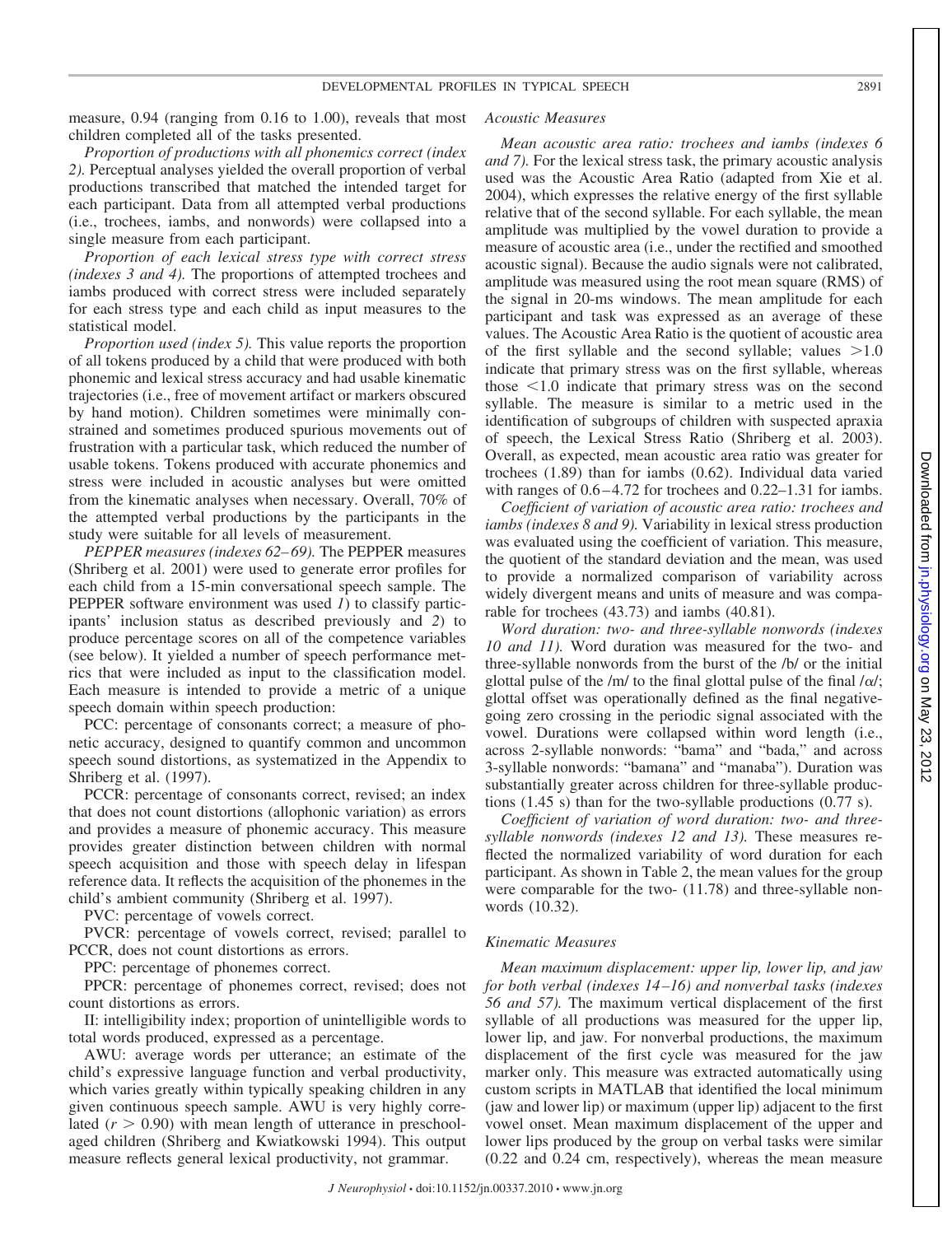for the jaw was much larger (0.72 cm). Mean values for jaw maximum displacement were slightly larger for nonverbal tasks, including voluntary jaw oscillations (1.08 cm) and chewing (1.00 cm).

*Coefficient of variation for maximum displacement: upper lip, lower lip, and jaw for both verbal (indexes 17–19) and nonverbal tasks (indexes 57 and 58).* The normalized variability for first-syllable (verbal tasks) and first-cycle (nonverbal tasks) maximum displacement was measured using the coefficient of variation. For the group, variability was similar for the upper and lower lips (39.3 and 38.0, respectively) and the jaw (31.2). Mean values for the jaw were similar for the nonverbal tasks, including voluntary jaw oscillation (38.0) and chewing (31.0).

*Spatiotemporal index: trochees (indexes 20, 23, and 26), iambs (indexes 21, 24, and 27), three-syllable nonwords (indexes 22, 25, and 28), and nonverbal tasks (indexes 60 and 61) for upper lip, lower lip, and jaw (9 measures).* Measures of movement stability were derived from the whole word movement records for trochaic, iambic, and three-syllable nonword productions for each single articulator. The spatiotemporal index (STI), developed by Smith et al. (1995), uses time and amplitude normalization of movement records for repeated whole words to reflect movement stability. Amplitude normalization of individual trajectories was accomplished by dividing each displacement record by its standard deviation. Linear temporal normalization involved interpolation of each amplitude normalized trajectory to 1,000 points using a cubic splinefitting algorithm in MATLAB. The standard deviation was calculated across repetitions for each set of 20 consecutive points (i.e., 2% of the normalized sample per calculation); the sum of these 50 standard deviations yielded the STI.

For both the lexical stress task and the three-syllable nonword repetition task, STI was calculated for the upper lip, lower lip, and jaw markers' vertical displacements during each target production; only correct repetitions were included in these analyses. Overall, STI values for the upper lip and lower lip were higher than for the jaw, and values for the threesyllable nonwords were higher than for the two-syllable trochee and iamb productions.

A variant of the STI was used for the nonverbal tasks: the cyclic spatiotemporal index (cSTI), which quantifies the stability of repeated individual movement cycles (van Lieshout and Moussa 2000). Calculation of the cSTI used the parsed open-close cycles from the jaw vertical displacement records, which were time and amplitude normalized and aligned by start and end times. The sum of the 50 standard deviations calculated at every 20th sample constitutes the cSTI. This measure of variability was higher for chewing (26.52) than for voluntary jaw oscillations (15.19).

*STI for lip aperture and jaw/lower lip aperture: trochees, iambs, and three-syllable nonwords (indexes 29–34; 3 measures).* Two additional measures of combined articulatory movement stability were calculated for whole words. Analysis of the "net articulatory effect" arising from the movements of the upper and lower lips reflects the underlying articulatory goal and its associated functional synergies (Smith and Zelaznik 2004). The STI values of lip aperture trajectories (Kleinow and Smith 2006) were derived from the difference in trajectories for the upper and lower lip for each correct production. A similarly derived STI was calculated for the normalized difference trajectories between the lower lip and the jaw displacements. Lip aperture STI values (*indexes 29–31*) were generally lower (reflecting lower variability) than lower lip/jaw STI values (*indexes 32–34*).

*Convergence index: trochees, iambs, and three-syllable nonwords for upper lip, lower lip, and jaw (indexes 35–43, 9 measures).* Following Goffman et al. (2007), a convergence index (CI) was calculated. This measure was derived from all attempted productions, including most notably those that contained phonemic and lexical stress errors, as well as those produced accurately. This index provided a measure of kinematic stability, even for children who produced few, if any, repetitions with phonemic or lexical stress accuracy.

*CI /STI ratio: trochees, iambs, and three-syllable nonwords for upper lip, lower lip, and jaw (indexes 44–52, 9 measures).* The ratio of the CI and STI was derived as a reflection of the relative stability of movement patterns across correct and incorrect productions. The CI/STI ratio has a value of 1.0 when only correct productions were obtained; higher ratios occurred when the variability was higher for the incorrect productions than the correct productions. This measure, for example, will reveal speakers whose variability increased dramatically for incorrect phonemic or lexical stress productions. For the group, the mean values for these ratios were all close to 1, although the ranges were large in some cases (e.g., 0.46 –3.00 for upper lip on 3-syllable productions; *index 46*). Ratios  $\leq$ 1 reveal that some repeated, incorrect productions were produced with less variability than correct productions for individual speakers.

## *Consideration of Age and Sex as Covariates*

Because of well-described developmental and sex-related differences among many of these measures, it was essential to evaluate explicitly these potential effects. The linear relationship between age and each of the other 69 continuous measures was evaluated by calculating the Pearson correlation for each measure with age. Although all of the significant correlations were low using Cohen's criterion (i.e.,  $r < 0.5$ ), the highest linear relationship with age was noted in variables derived from the PEPPER conversational speech sample analysis. Specifically, the PCC, PCCR, PPC, and PPCR each had correlations  $> 0.4$  ( $P \le 0.001$ ). This result was highly anticipated, of course, because these age-normed measures were explicitly developed to be especially sensitive to speech development.

Sex differences were tested using a two-way betweengroups analysis of variance (ANOVA); these potential effects were readily dismissed as deterministic for each of the continuous variables. There were no significant differences between males and females on any of the measures ( $\alpha = 0.05$ ).

#### *Data Reduction and Analysis*

An obvious challenge associated with modeling a data set of 72 variables is narrowing consideration to those variables that are orthogonal, most representative of group behaviors, and sufficiently variable to inform interpretation of the model. Figure 2 provides a schematic of these data reduction steps and subsequent analyses.

*Multiple factor analysis.* Multiple factor analysis (MFA; Abdi and Valentin 2007; Escofier and Pagès 1990; Pagès and Husson 2005) is a variant of principal component analysis (PCA); it is used to integrate multiple data sets obtained from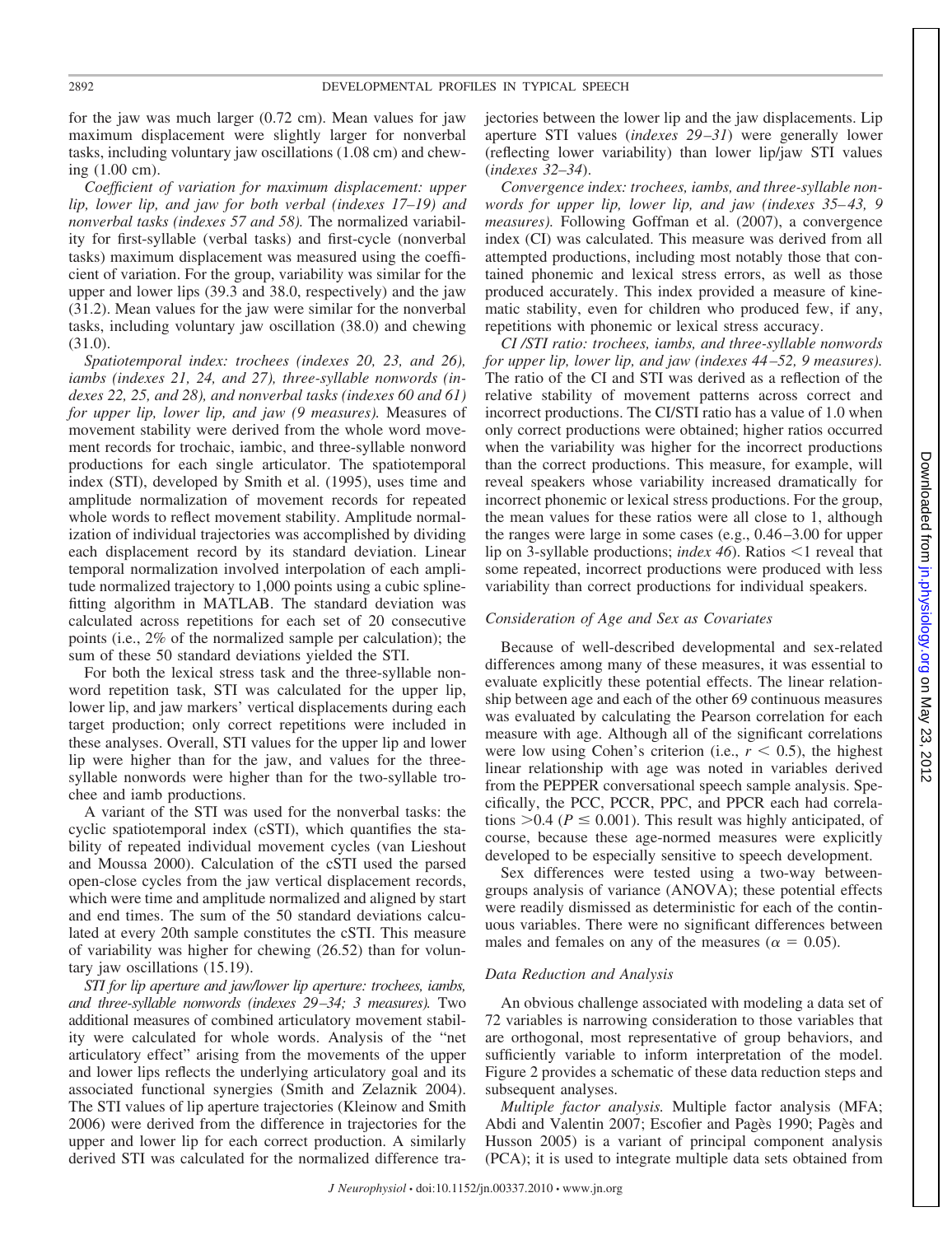a single set of observations. MFA was used in the present approach to reduce the dimensionality of the data preparatory to cluster analysis. Conceptually, MFA organizes variables into tables of similar variables, with each table matrix normalized before calculation of a global PCA. MFA is especially appropriate for applications like the present one in which the analysis of many different groups of variables are used to describe the same set of observations (Ding and He 2004; Gan et al. 2007).<sup>1</sup>

Before MFA was performed, each variable was first centered so that its mean was zero, and then normalized so that the sum of its squared elements was equal to one. The MFA was performed with XLSTAT (version 2008; Addinsoft). The inclusion of factors in subsequent analyses was based on the cumulative proportion of the variance associated with each factor (Abdi and Williams 2010; Fielding 2007; Jolliffe et al. 1986). Subsequent analyses were based on the first 24 of 62 resulting factors, which accounted for 90.99% of the variance in the original data set. The remaining factors individually account for very small amounts of the total variance (i.e., 9% divided among the 38 remaining factors) and therefore could be dropped from further consideration.

*Cluster analyses.* The factors derived from the MFA were subjected to cluster analyses for post hoc identification of subgroups, using XLSTAT and two independent clustering algorithms. The first algorithm, hierarchical agglomerative clustering, was used to generate hypotheses about the number of clusters within the data; this step enhanced the subsequent cluster analysis approach, *k*-means, which requires the user to specify the number of clusters a priori. By using Euclidean distance to measure dissimilarity and Ward's method for agglomeration, the participant factor scores for each of the first 24 factors were submitted to a hierarchical agglomerative cluster analysis of all 63 children. The results of this clustering algorithm suggested that a six-cluster solution was optimal, although two of these clusters had only single cases. When these single cases were merged with adjacent clusters, the total number of groups was reduced to three, suggesting that a three-cluster solution was optimal.

Confirmatory clustering for this data set used *k*-means clustering, which is an iterative partitioning method of clustering that minimizes the within-cluster variation for a specified number (*k*) of clusters. The result is the creation of a family of clusters in which each entity belongs to just a single cluster (Fielding 2007; Mirkin 2005). This common clustering algorithm (Gan et al. 2007) has been used effectively to classify children with specific language impairment (Conti-Ramsden et al. 1997) and children with speech delay of unknown origin (Venkatesh 2007).

To refine the clusters discovered using agglomerative hierarchical clustering, *k*-means clustering was run with two, three, four, five, six, and seven cluster solutions, using the groups found by the agglomerative clustering as initialization seeds. To validate and confirm the optimal cluster solution, external validity indexes were computed using the Cluster Validity Analysis Platform (CVAP, version 3.4; Wang 2007), a custom graphical-user interface in MATLAB.

Internal validity of a cluster solution uses only features inherent to the data set; indexes typically measure the cohesion of clusters and the separateness of the clusters in the solution. Two indexes were applied to the present solution, the Silhouette index and the Calinski-Harabasz index. The Silhouette index evaluated the overall quality of the cluster solution by measuring each cluster's tightness and separation. The optimality of the three-cluster solution was further supported by its highest average silhouette value. The Calinski-Harabasz index was used to confirm these results with a pseudo-*F* statistic, evaluating the cluster solution by evaluating the cohesion and separation of clusters (Calinski and Harabasz 1974). Again, the three-cluster solution was determined to be optimal.

Mean values for each of the 69 continuous raw measures for each of the three clusters are reported in Supplemental Table S1.

*ANOVA.* To identify significant differences in the continuous raw variables among clusters, a one-way, unbalanced ANOVA (XLSTAT) was used to evaluate each of the variables independently as a regressor on the three clusters, with application of a Bonferroni correction for pairwise comparisons. Pairwise comparisons are reported in Supplemental Table S1.

*Descriptive discriminant analysis.* A forward-stepping descriptive discriminant analysis was performed to determine what minimal combination of the original raw measures would best differentiate the three cluster groups. The nondifference of the three clusters' covariance values was confirmed with a Box test ( $\chi^2$  = 89.60; df = 182; *P* = 0.99), which indicated that the data were in agreement with the assumptions of a discriminant model. The probabilities specified in the discriminant analysis were proportional to the cluster group sizes, because there was no a priori expectation of different probabilities for membership in a given cluster. The result was two discriminant functions (formed from linear combinations of 8 of the original 72 raw variables) that were found to maximize the differences between the three clusters of participants. Because stepwise methods can be associated with inflated chance associations and significance rates, jackknife resampling was used to crossvalidate the discriminant function to decrease the probability of overestimating the intercluster distinctiveness (Tan et al. 2006). The hit rate on the cross-validated sample with resulting discriminant functions was 95.2%.

Figure 3 depicts the three clusters of individuals in the two-dimensional statistical space created by the two discriminant functions. The clusters' centroids appear as black stars, and the cases are surrounded by 95% confidence ellipses. The ellipses indicate the certainty of the positions of the clusters in the statistical space, with a probability of  $1 - \alpha$  (95%) and

<sup>&</sup>lt;sup>1</sup> Because of the large number of potentially interrelated measures in the present investigation, it was necessary to first transform the entire data set to reduce its dimensionality while maintaining as much of the variation as possible (Ding and He 2004; Gan et al. 2007). Typically, individual variables (vectors) are normalized before analysis, using vector normalization, such as *Z* score. The problem with such an approach in a very large data set with measures of diverse scope and variability is that blocks of measures with the greatest variance will dominate the outcome of the analysis. MFA mitigates this problem by normalizing all elements within the measure, thereby balancing the between-measure variance contributed to the analysis. Each group of similar variables, represented as a matrix, is normalized by dividing all elements by the first singular value of the matrix (i.e., the matrix equivalent of a standard deviation). This normalizing value for the measure matrix is calculated using a PCA: the square root of the first eigenvalue is the first singular value for the matrix. Once each table of measures is normalized, the matrices are then concatenated, and the resulting matrix is submitted to a grand PCA. The resulting principal components, or factors, linearly integrate the variables that contribute similarly to the variance of the data set (see Abdi and Valentin 2007 for a detailed presentation on this technique).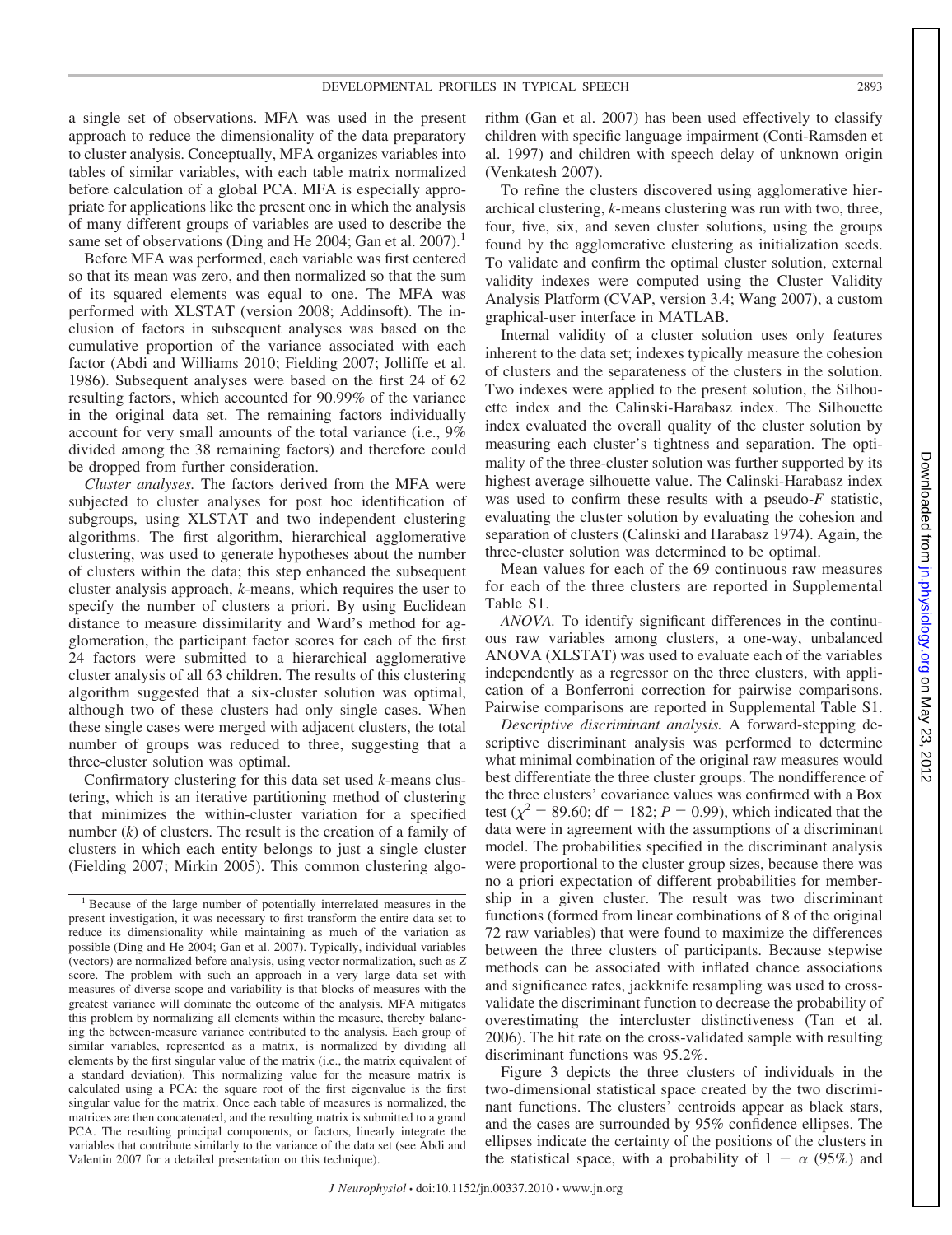



Fig. 3. Clusters in 2-dimensional discriminant function space with a star indicating each cluster's centroid. Cases for each cluster are encircled by 95% confidence interval ellipses. *Factor 1* (*x*-axis) represents variability; *factor 2* (*y*-axis) represents phonemic accuracy.

assuming a bivariate normal distribution. The minimal overlap of these ellipses indicates that these groups are distinct.

#### **RESULTS**

Inspection of the raw measures that contributed most substantially to the two dimensions (factors) of the discriminant space elucidated the most salient and distinct characteristics of the individuals comprising each of the three clusters. Pearson correlation statistics for the two factors and the eight most significant measures appear in Table 3. For each measure in Table 3, the correlation with *factors 1* and *2* are included (i.e., F1  $\rho$ , F2  $\rho$ ) with the predominant correlations shown in bold. A high correlation value in Table 3 suggests that the measure accounted for a large proportion of the variance for that factor. In other words, *factors 1* and *2* can be described best using the measures with which they had the highest correlation values. In addition, these correlations can be used to describe the individuals who score at the extreme ends of *factors 1* and *2* in Fig. 3. For instance, individuals in *cluster 2* scored on the high end of *factor 1*, suggesting that they also score high on those measures that were positively correlated with *factor 1* and score low on those measures that were negatively correlated with *factor 1*.

*Factor 1* (*x*-axis in Fig. 3) accounted for 64.6% of the variance in the data and is positively correlated with

- Acoustic area ratio of the first syllable to the second during trochaic productions (*index 6* in Supplemental Table S1),
- Variability of acoustic marking of stress in iambic productions (*index 19*),
- Jaw STI during iambic productions (*index 27*),
- Variability of jaw maximum displacement in the first syllable of all productions (*index 9*),
- Cycle-to-cycle variability of jaw movements during chewing (*index 61*), and
- Variability of lower lip movements during all productions that were meant to be trochees, regardless of accuracy (convergence index; *index 38*).

Participants with high scores for *factor 1* (i.e., *cluster 2*; see Fig. 3) exhibited greater variability across behaviors (verbal and nonverbal) and across domains (kinematic and acoustic). This factor was labeled in Fig. 3 as "variability" to highlight the association of higher scores on *factor 1* with greater variability across a range of measures.

*Factor 2* (*y*-axis in Fig. 3) accounted for 35.3% of the variance in the data and was positively correlated with

- PCCR (*index 63*), and
- Maximum displacement of the jaw during chewing (*index 57*).

Children with high scores on *factor 2* (i.e., *clusters 1* and *2*) had high scores on the PCCR and lowered their jaws more during chewing. This factor was labeled in Fig. 3 as "phonemic accuracy" to highlight the association of higher scores on *factor 2* with higher scores on measures of phonemic accuracy.

## *Subgroup Descriptions*

The members of *cluster 1* ( $n = 21$ ; 10 males and 11 females) generated measurements that were significantly different from those from members of either *cluster 2* or *cluster 3* on 40 different measures (see pairwise comparisons in Supplemental Table S1). Specifically relative to members of *cluster 2*, members of *cluster 1* produced all of the tasks, both verbal and nonverbal, with less variability (i.e., lower coefficients of variation for acoustic and kinematic metrics and lower spatiotemporal and convergence indexes: *indexes 8*, *9*, *17–20*, *23–36*, *38–41*, *43*, and *61*). These results were confirmed by the gathering of members of this group at the low end of *factor 1* in the discriminant analysis, which was associated with low measures of variability. In addition, compared with members of *cluster 2*, a greater proportion of the speech tasks produced by members of *cluster 1* were usable for kinematic analyses (i.e., more productions with accurate phonemics, lexical stress, and viable articulator tracking; *index 5*). Compared with members of *cluster 3*, members of *cluster 1* were significantly older  $(cluster 1: mean = 49.3 mo, SD = 5.6 mo; *cluster 3*: mean =$ 42.9 mo,  $SD = 5.0$  mo; *index 53*); there was no significant difference in age between *clusters 1* and *2*. Members of *cluster 1* produced distinguishing speech and nonverbal tasks with less kinematic variability than members of the other clusters (e.g., *indexes 18*, *29*, and *41*). Accordingly, the *cluster 1* profile group was designated as "high stability."

Members of *cluster* 2 ( $n = 25$ ; 6 males and 19 females) included a greater proportion of females (0.76) than members of *cluster 1* (0.52) or *cluster 3* (0.35). Members of *cluster 2*

Table 3. *Correlations between the 8 variables identified by discriminant analysis and F1 and F2 from the discriminant analysis*

| Variable                          | F1 $\rho$ | $F2\rho$ |
|-----------------------------------|-----------|----------|
| Trochees: acoustic area ratio     | 0.404     | 0.120    |
| Chewing: jaw maximum displacement | $-0.087$  | 0.500    |
| Iambs: acoustic area ratio CV     | 0.475     | 0.226    |
| <b>PCCR</b>                       | $-0.279$  | 0.669    |
| Iambs: jaw STI                    | 0.428     | 0.026    |
| Jaw maximum displacement CV       | 0.508     | 0.026    |
| Chewing: cSTI                     | 0.532     | $-0.121$ |
| Trochees: lower lip CI            | 0.689     | 0.017    |

Values are Pearson correlation statistics for *factors 1* and 2 (F1  $\rho$  and F2  $\rho$ ) from discriminant analysis. Strong correlations are in bold type. CI, convergence index; cSTI, cyclic spatiotemporal index; CV, coefficient of variation; F1 and F2, factors 1 and 2 from discriminant analysis; PCCR, percentage of consonants correct, revised; STI, spatiotemporal index.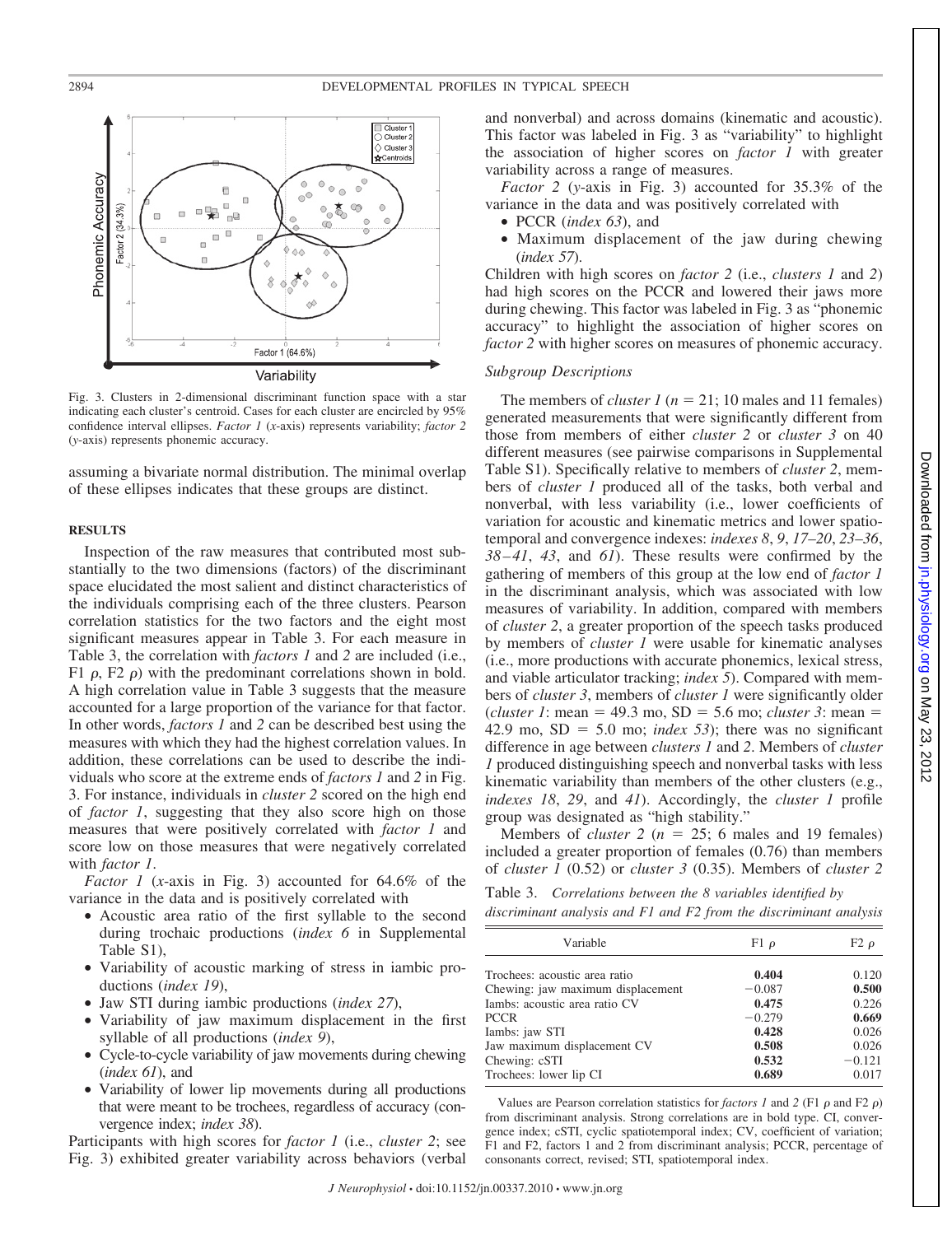were more variable in their acoustic realizations of iambic stress tokens compared with members of the other clusters (*index 9*). Both point and dynamic measures of articulatory variability were significantly greater for members of this group compared with the others (*indexes 18*, *26*, *29*, *31*, and *41*). Accordingly, the *cluster 2* profile group was designated as "high variability." Members of this cluster also distinguished themselves from members of the high stability profile group on the two measures of acoustic area ratio (*indexes 6* and *7*). For both trochaic and iambic productions, values for the acoustic area ratio were significantly higher, suggesting that first syllables were produced with greater emphasis (i.e., louder and longer) by the high variability group compared with those produced by members of the high stability group.

Members of *cluster 3* ( $n = 17$ ; 11 males and 6 females) were significantly younger (42.9 mo) than members of the high stability profile group (49.3 mo), but no significant age difference was found when they were compared with members of the high variability group (45.6 mo; *index 53*). Their low scores on the phonemic accuracy dimension of the discriminant analysis (see Fig. 3) were consistent with the pairwise comparisons of the individual raw measures. Specifically, members of *cluster 3* scored lower on many of the PEPPER output variables (i.e., PCC, PCCR, PPC, PPCR; *indexes 62–67*) compared with members of the other two profile groups. For this reason, this profile group was designated as "low phonemics." In addition,

members of the low phonemics profile group had jaw and lower lip maximum displacements that were significantly lower than those produced by members of the other two groups when chewing (*index 57*) and lower than those of the high stability profile group on verbal tasks (*indexes 15* and *16*).

Figure 4 presents standardized performance of the three profile groups relative to the whole sample mean on each of the eight measures that were found to best discriminate the groups. Significant pairwise comparisons from the ANOVA are indicated. The three profile groups were discriminated across levels of observation including behavioral (i.e., PCCR), phonatory (i.e., trochaic and iambic acoustic measures), and articulatory (i.e., verbal and nonverbal measures of displacement and variability).

In summary, characteristics of members of each of the three groups identified by cluster analyses were identified using pairwise post hoc ANOVA comparisons and placement in the statistical space created by discriminant analysis. The high stability profile group included 21 members whose performance was characterized by low levels of acoustic and kinematic variability across both verbal and nonverbal tasks and high phonemic accuracy. In contrast, the 25 members of the high variability profile group produced comparatively greater variability across acoustic and kinematic measures but had similar levels of phonemic accuracy to the high stability profile group. The 17 members of the low phonemics group scored



Fig. 4. Standard scores of each group (high stability, high variability, low phonemics) on each of the 8 variables found to maximally distinguish the groups. Significant pairwise comparisons are indicated: \**P* < 0.017; \*\**P* < 0.001. cSTI, cyclic spatiotemporal index; Max., maximum; PCCR, percentage of consonants correct, revised; STI, spatiotemporal index.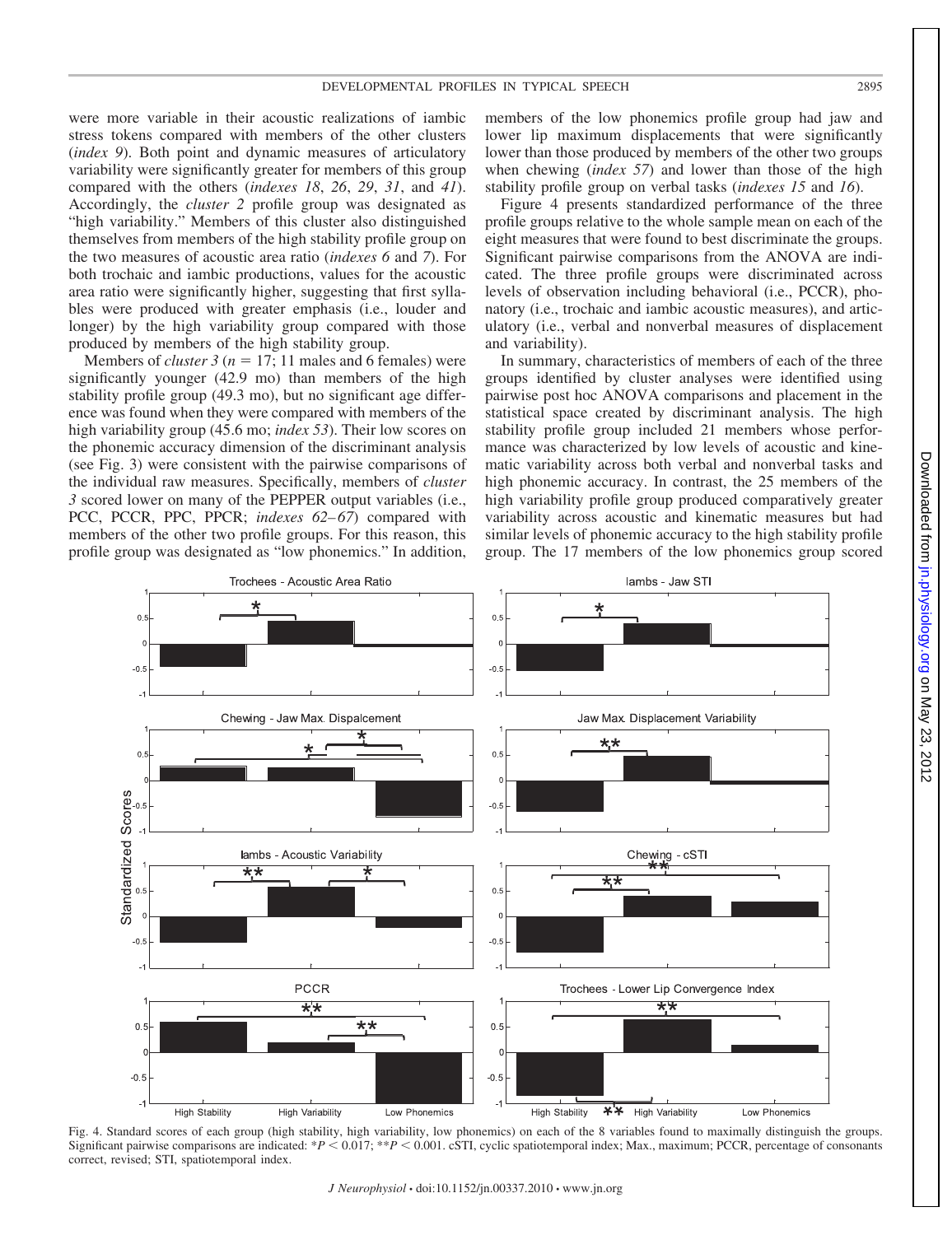comparatively lower on measures of phonemic accuracy, such as the PCCR and other output measures from the PEPPER analysis. Although these scores were significantly lower than the scores of the other two profile groups, they were still within the range of children with normal speech acquisition. Overall, significant pairwise comparisons between profile groups existed on 41 of the 72 raw measures. Results from a forwardstepping discriminant analysis suggested eight of the measures could be used to best discriminate the three profile groups. The eight measures included PCCR, five measures of acoustic and kinematic variability, an acoustic measure of lexical stress production, and a measure of jaw maximum displacement during the chewing task.

#### **DISCUSSION**

Analyses of this large sample of 3- to 5-year-olds' speech revealed three distinct developmental clusters. This finding alone, that the processes of speech development are nonuniformly distributed within and across children, weakens support for a model of speech production characterized by gradual, monotonic refinement and stabilization of early-appearing movement patterns and behaviors. Rather, the present findings support the alternate hypothesis that the many potent influences driving speech development, within and across children, elicit a range of behavioral characteristics, and that the speech production solutions available to young children are manifest in distinct kinematic/acoustic/behavioral profiles.

Beyond the identification and description of emergent clusters among these typically developing children, the present approach identified those measures that most specifically and accurately characterized each group. The initial modeling results revealed that the most distinctive descriptors included a combination of measures related to phonemic accuracy and articulatory/phonatory stability. Forward-stepping descriptive discriminant analysis was used to identify the 8 most discriminating measures among the original 72. These eight distinguishing variables are shown in Fig. 4. Of these eight, four were related to articulator movement variability: *1*) the coefficient of variation of the maximum displacement for the jaw, *2*) the spatiotemporal index of the jaw movements for iambic productions, *3*) the convergence index of the lower lip movements for trochaic productions (like the STI, but including productions in error), and *4*) the cyclic variability of the movement of the jaw during chewing. The fifth discriminant measure was *5*) phonemic accuracy (PCCR), which enhances the ecological validity of these measures as sensitive to differences in speech output. The sixth and seventh measures were derived from speech acoustics: *6*) the acoustic area ratio for production of trochees, and *7*) the coefficient of variation of the acoustic area ratio for iambic productions. Finally, *8*) the maximum displacement of the jaw during chewing distinguished the low phonemics group from the other two groups, which was consistent with several other measures of maximum displacement for the low phonemics group (i.e., during word production, jaw and lower lip maximum displacements were significantly smaller in this group than in the high stability group; upper lip maximum displacements were significantly smaller than those of the high variability group). It may be that the smaller jaw maximum displacements observed in this cluster may simply reflect morphological differences associated with this group being the youngest overall of the three identified groups. Maximal mandibular displacement has been found to be correlated with age and stature in children (Landtwing 1978) and with facial morphology in adults (Fukui et al. 2002), although the size of orofacial structures has been found to have little relationship with the scale of speech movements (Riely and Smith 2003). It is likely that these kinematic differences are a distinguishing characteristic of individuals in this group.

The three emergent speech profiles may have resulted from each group of children's differential weighting of widely divergent, yet powerful, influences that are in effect during speech development (e.g., communicative intent, craniofacial morphology, level of language or motor development, phonetic repertoire). These three identified clusters were broadly characterized by their *1*) relatively high production stability, *2*) relatively high production variability, or *3*) relatively low phonemic accuracy. The statistical support and ecological validity of these profiles were strengthened by a modeling approach (MFA) and cluster analyses designed to maintain the interpretability of the findings throughout the process. The group characteristics relied directly on the surface measures (e.g., acoustic area ratios) so that each profile could be distinguished by established speech descriptors. The high stability group was characterized by low values for variability measures across both acoustic and kinematic domains and by high performance measures of phonemic accuracy (e.g., PCC); the high variability group was characterized by significantly higher variability on both acoustic and kinematic variability measures and with performance measures of phonemic accuracy that were similarly high as the high stability group; and the low phonemics group was characterized by low performance on measures of phonemic accuracy. Each of these clusters represented a distinct behavioral response or profile for the speech production tasks by each child.

During early speech motor development, children expand and refine their phonetic, phonemic, and lexical repertoires while experiencing rapid neurological, behavioral, and morphological growth. Prior studies have indicated, not unexpectedly, that these tumultuous conditions yield a high degree of heterogeneity in observed speech motor control and resulting phonetic behaviors (Goffman 1999; Holm et al. 2007; Smith and Gartenberg 1984; Smith and Goffman 1998; Smith and Zelaznik 2004). The present results reveal that, within these broad ranges of variation, it is possible to identify distinct subgroups within children, which suggests the possibility of alternative pathways to mature speech production. These distinct solutions to the control problems presented by speech development may reflect discrete individual responses to necessary trade-offs in early speech production, including such factors as articulatory accuracy versus phonotactic complexity, or word familiarity/mastery/frequency versus lexical expansion and word novelty. Children might be expected to react to these competing influences idiosyncratically, although the range of potential solutions appears to be limited to those exhibited by the three identified clusters. Adoption of specific speech production styles in response to specific goals (e.g., opting for high movement stability over phonotactic complexity) may lead to parallel developmental pathways, manifest in the present experiment as distinct clusters, such that the clusters identified comprise distinct groups of children who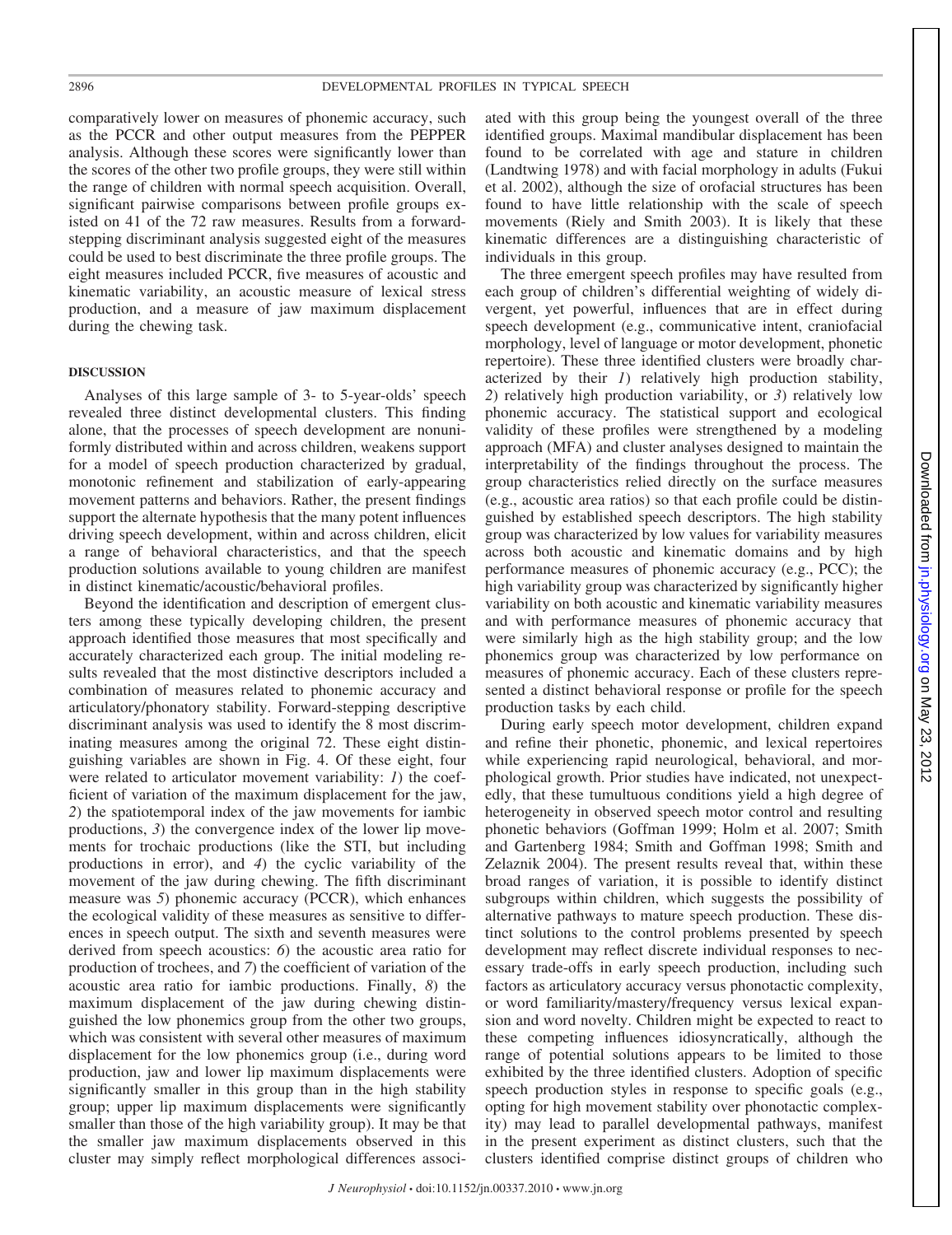have taken separate pathways to the goal of mature speech production.

Another possible interpretation of these findings of distinct developmental clusters is that each child passes sequentially through each or some of the identified groups, perhaps even repeatedly cycling through these clusters, during speech development. The present observations are consistent with the suggestion that stages of relative stability in developing speech motor control are interleaved with transitional periods of relative instability. It seems likely that speech development entails periods of relatively high or low movement stability and of relatively high or low phonemic accuracy. The present sample, which revealed children in each of these states, comprised a snapshot of each child's development and leaves open the alternative hypothesis that observing their productions at another time or under different conditions would reveal his or her membership in one of the other two groups. It seems unlikely that such shifts could happen very quickly, however, for two compelling reasons: *1*) task effects were not observed in the present data set, and *2*) it seems especially unlikely that a child's PCCR scores would exhibit the levels of volatility needed for a child to move abruptly from membership in one cluster to another. Thus these clusters appear to have emerged from developmental differences, rather than from task-responsive effects. Frequent longitudinal sampling would be necessary to test this suggestion empirically.

A sequential pathway involving these three profiles might be envisioned by proposing that that each cluster represents a distinct period in the developing coordinative infrastructure of the speech production systems (e.g., increasing accuracy in predictive mapping of vocal tract shapes and movements to speech acoustics). Performance by members in the low phonemics profile group, for example, may reflect a state in which the child generates relatively stable speech production at the expense of a limited phonetic repertoire. Developmental influences promoting an expansion of this phonetic repertoire would promote lexical expansion and enhanced intelligibility but would likely come at the cost of transitioning through a state of relative instability, like that measured in the high variability profile group. Mastery of this expanded speech inventory would be expected to give rise to a high stability profile, until developmental influences once again promote transitioning through another period of instability to a higher stage of speech development. Even though age effects did not determine cluster membership, this progression is supported by one age-related post hoc result: children in the low phonemics group (mean age: 42.9 mo) were significantly younger than children in the high stability group (mean age: 49.3 mo), although the ages of children in the high variability group (mean age: 45.6 mo) were not statistically different from those in either of the other groups. It is critical to incorporate the likely effects of oral motor development into this scenario, however; differences in motor variability among the three profile groups were present across both verbal and nonverbal tasks, which suggested that these varying motor coordinative stabilities were not specific to the speech production system.

In any case, it cannot be determined from the present results whether membership in a cluster occurs in parallel across children (i.e., each child expresses the speech characteristics of a single cluster throughout development) or sequentially within each child (i.e., that each child will manifest the characteristics

of each cluster in order through different periods of development), or whether developmental periods elicit the characteristics of a specific cluster.

It is also important to note that although measures of phonemic accuracy were correlated positively with age, specific tests of this relationship revealed no group effect for age and any of the remaining measures. Similarly, there was no significant relationship observed between sex and any of the reported measures. These findings make it very unlikely that the observed clusters were driven by chronological age or sex effects. By contrast, Smith and Zelaznik (2004) found significant differences in phrase-level kinematic variability between 4- and 5-year-olds, as well as between males and females (males were more variable). A potential reason for this difference in findings was the result of the level of analysis: single nonwords were analyzed in the present study compared with phrases in the study by Smith and Zelaznik.

The present design also provided a description of the relationships of observations across speech production domains, generating a broad characterization of the physiological, behavioral, and acoustic dimensions of speech motor development of young children, and provided a test set for post hoc questions of speech development. For example, these data facilitated an evaluation of the hypothesis that children who exhibited the highest variability in production measures would produce the greatest number of phonemic errors. The CI/STI ratios (*indexes 44–52* in Supplemental Table S1; the CI and STI for each articulator and target production) compare variability of incorrect and correct productions with those of correct productions only and were used to evaluate this question. No statistically significant finding was obtained for this test, although it exemplifies the wide range of questions that remain to be addressed in this data set.

## *Broader Implications*

The present results have raised several immediate questions, have important implications for the design of future studies of speech production of children at these ages, and also inform our interpretation of past findings. Research on speech development has most often relied on small sample sizes using measures in a single domain (e.g., speech kinematics) derived from a single subsystem (e.g., mandible). These prior investigations have framed our understanding of typical development, disordered speech production, and clinical practice. For example, it is widely understood that young children produce speech that is more variable than that of older children and adults (cf. Chermack and Schneiderman 1986; Eguchi and Hirsh 1969; Kent 1976; Kent and Forner 1980; Smith 1978; Tingley and Allen 1975). The present results narrowed these findings to specific types of variability for these target utterances.

A study of short phrase production by eight 4- and eight 7-year-old children by Smith and Goffman (1998), for example, reported mean lower lip plus jaw STI values of 24.1 for the 4-year-olds, which was significantly lower than the STI value of 18.5 obtained for the 7-year-olds. The present results included comparable measures for the STI of the jaw, but during trochaic bisyllables: children in the high variability group had mean STI values of 24.7, children in the high stability group had mean STI values of 18.6, and those in the low phonemics group had mean STI values of 20.7. The results of the present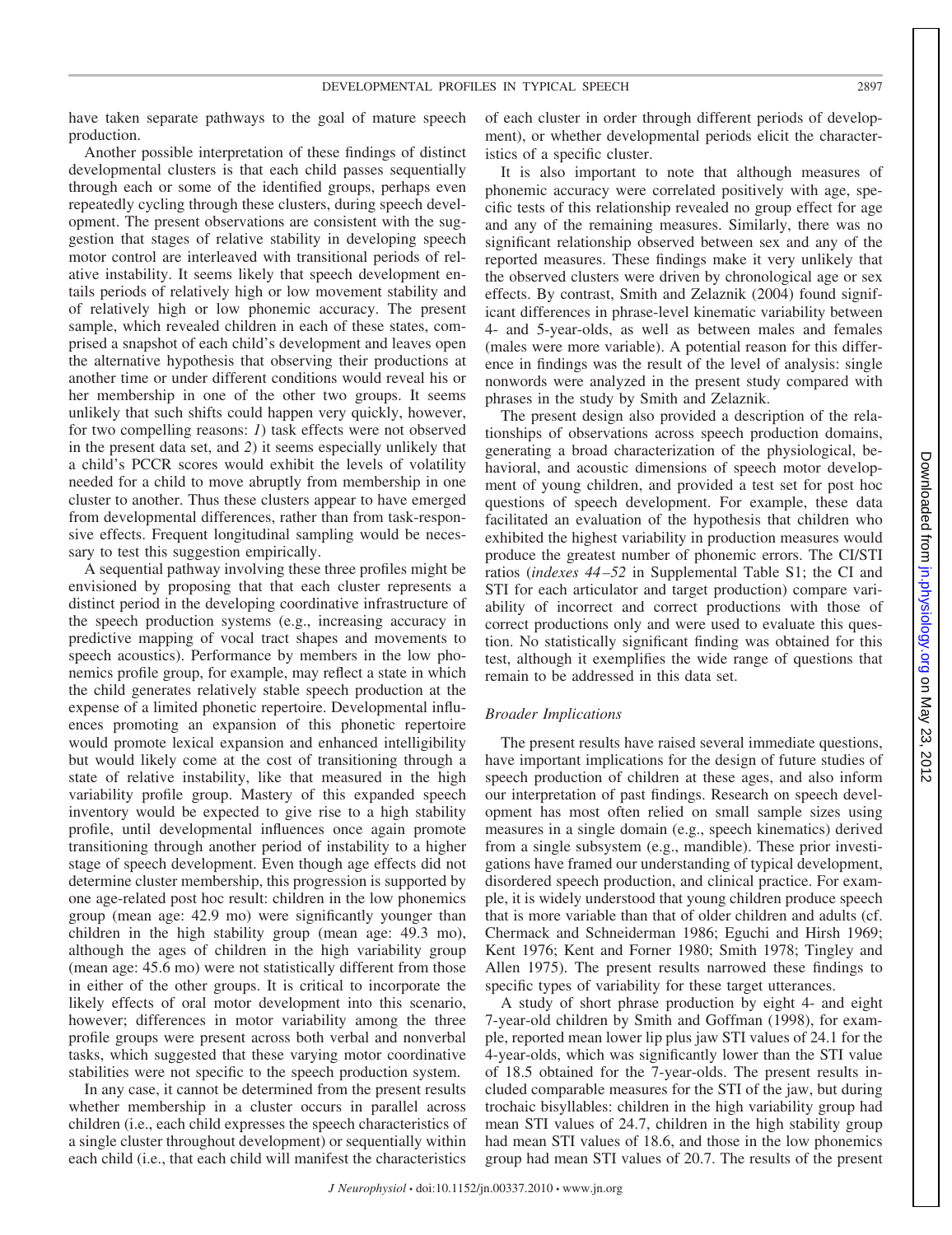high variability group replicate those reported by Smith and Goffman for 4-year-olds, although the high stability group exhibited STI values that were significantly lower than those of the high variability group. Despite the difference in context (i.e., nonword bisyllables in the present study vs. phrases in the Smith and Goffman study), the present results may provide a refined context for interpretation of these findings, demonstrating that the ubiquitous variability of speech production can be understood in a more detailed way, with some children adopting a speech production style that reduces this variability.

The present investigation has also demonstrated the feasibility and necessity of experimental designs that use samples that are sufficiently large to differentiate real, but subtle, differences in speech production. Moreover, multivariate analysis and clustering techniques were shown to provide interpretable results that will provide a more detailed understanding of speech production, developmental pathways, and disorders. Nevertheless, the current data set, although large by current research practices in developmental speech physiology, is still too small to provide a high-resolution description of the various developmental trajectories that result in mature speech production. For example, the full distribution and shape of the variations in developmental profiles could only be understood with a very large developmental sample that includes frequent longitudinal sampling.

#### *Limitations*

In addition to the limits posed by the cross-sectional design of the present investigation, these findings were also affected by empty cells in the data set. Lost data sometimes resulted from the failure of the system to track the optical targets consistently; automated identification of the flat reflectors was easily disrupted by extraneous movements. It is also worth noting that movement of the mandible was transduced and projected only in the coronal plane, which neglected other degrees of freedom, particularly rotation around the horizontal axis and anterior-posterior translation (Westbury 1988). Multiple-camera movement tracking systems are generally sufficient to overcome these limitations. An additional source of error is that associated with the use of a flesh point (e.g., the midline chin placement of the jaw marker) as an indicator of skeletal movement (Green et al. 2007); elimination of this error is challenging in young children, of course.

#### *Conclusions*

The primary aim of this study was to evaluate the speech production profiles of young children by using a large battery of measures from physiological, acoustic, and behavioral domains. Of the 72 measures obtained, 8 were found to be sufficient to distinguish 3 clusters of children. These findings suggest that the high variability that is typical of speech production is not uniformly observed across children; different groups of children exhibit significantly different degrees of kinematic, acoustic, and behavioral variability. This finding supports the suggestion that developing speakers employ distinct developmental profiles in producing speech. The present data set was not designed to determine whether these differences are exclusive across children (i.e., with different groups of children developing along parallel paths to achieve mature speech production) or within children (i.e., with each child

progressing along a pathway with separable, distinct periods). It remains for future investigations to resolve this question by sampling these behaviors longitudinally with relatively frequent observations.

Prior studies have established that variability characterizes measures of articulatory kinematics and acoustics at this period of development. The multivariate statistical techniques employed in this study enhanced the resolution of our understanding of speech motor development at these ages. High variability was observed in one of the identified groups of children, although the phonemic accuracy of the children in this group was not significantly different from that observed in the group of children with the lowest level of articulatory and acoustic variability. A third group was identified whose articulatory and acoustic variability was no different from that of the other two groups but whose phonemic accuracy was significantly lower.

These results have also further elaborated the interactions of speech production systems across levels of analysis, providing a better understanding of how observations at one level (i.e., labiomandibular movement) do not reliably predict observations at another level of analysis (i.e., phonemic productions). In the present sample, children in the high variability group produced speech sounds that were recognized as acceptable tokens of the target sounds, yet were quantitatively different from those produced by children in the high stability group.

#### **ACKNOWLEDGMENTS**

We are especially grateful to all of the participants and their families who graciously volunteered time for this project. In addition, we acknowledge the work of the individuals whose work was critical for participant recruitment, data acquisition, data extraction, and computer programming: Tammy Nash, Jill Brady, Dayna Pitcairn, Denise Balason, Stacey Pavelko, Mitzi Kweder, Sharon Gretz, Kevin Reilly, Roger Steeve, Kathryn Connaghan, Yumi Sumida, Alyssa Mosely, Rossella Belli, Ettore Cavallaro, Jeanette Wu, Jenny Morus, Kelsey Moore, Mary Reeves, Nicholas Moon, Dennis Tang, Adam Politis, Andrea Kettler, Laura Worthen, Dara Cohen, and Greg Lee.

Present address of C. A. Moore: Department of Veterans Affairs, Washington, DC.

Present address of L. Venkatesh: Sweekaar Rehabilitation Institute for Handicapped, Secunderabad, Andhra Pradesh, India.

Present address of H. L. Rusiewicz: Department of Speech-Language Pathology, Duquesne University, Pittsburgh, PA.

#### **GRANTS**

Funding for this project was provided by National Institute on Deafness and Other Communication Disorders Grant R01 DC00822 (to C. A. Moore) and a American Speech Language Hearing Foundation New Century Scholars Doctoral Scholarship (to J. C. Vick).

#### **DISCLOSURES**

No conflicts of interest, financial or otherwise, are declared by the authors.

#### **AUTHOR CONTRIBUTIONS**

Author contributions: J.C.V., T.F.C., L.D.S., J.R.G., and C.A.M. conception and design of research; J.C.V., T.F.C., L.D.S., and L.V. analyzed data; J.C.V., T.F.C., L.D.S., J.R.G., H.A., and C.A.M. interpreted results of experiments; J.C.V. prepared figures; J.C.V. drafted manuscript; J.C.V., T.F.C., L.D.S., J.R.G., H.A., H.L.R., L.V., and C.A.M. edited and revised manuscript; J.C.V., T.F.C., L.D.S., J.R.G., H.A., H.L.R., L.V., and C.A.M. approved final version of manuscript; T.F.C., L.D.S., H.L.R., and C.A.M. performed experiments.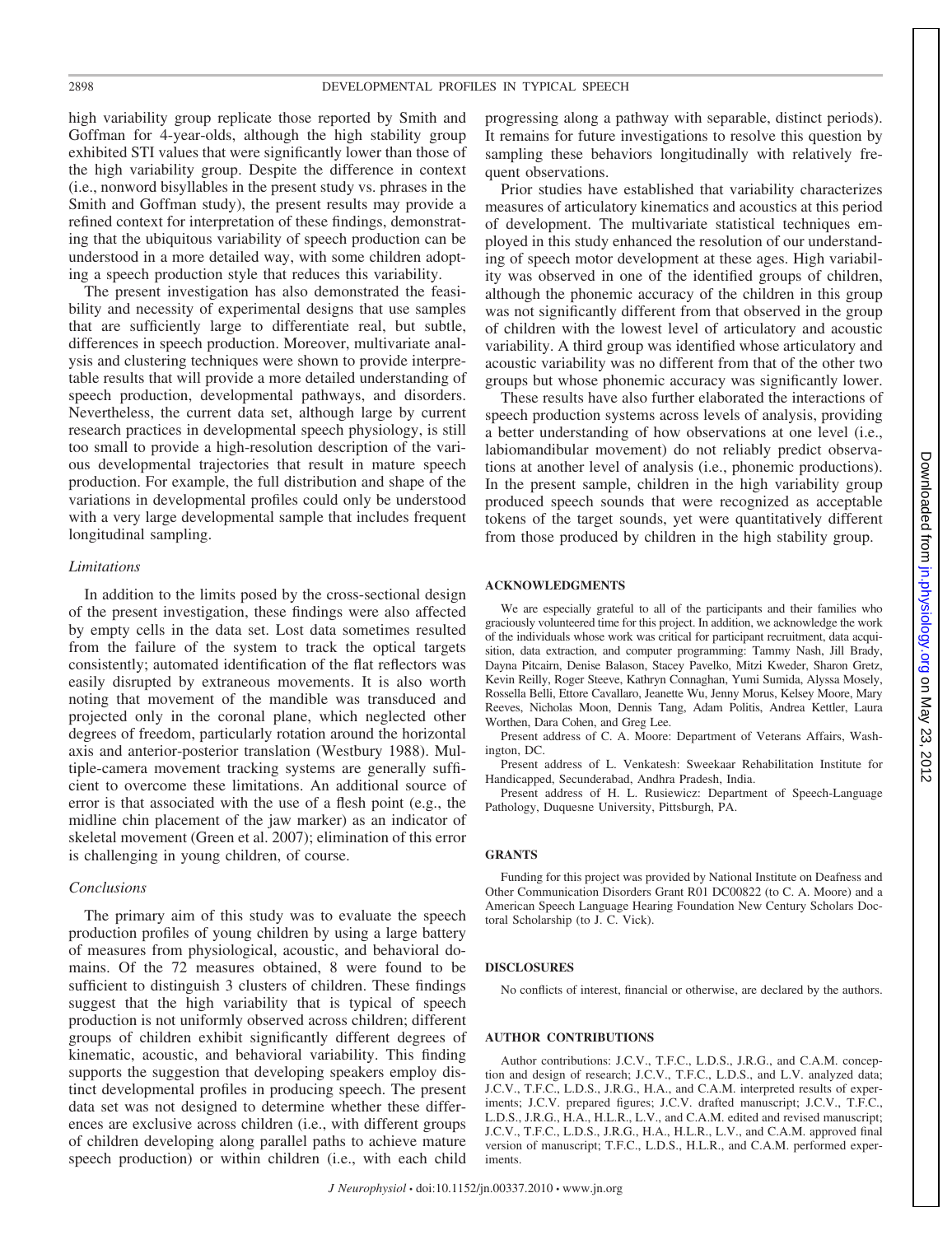DEVELOPMENTAL PROFILES IN TYPICAL SPEECH 2899

#### **REFERENCES**

- **Abdi H, Valentin D.** Multiple factor analysis. In: *Encyclopedia of Measurement Statistics,* edited by Salkind NJ. Thousand Oaks, CA: Sage, 2007, p. 657– 663.
- **Abdi H, Williams L.** Principal component analysis. *Wiley Interdiscip Rev Comput Stat* 2: 433– 459, 2010.
- **Calinski RB, Harabasz J.** A dendrite method for cluster analysis. *Commun Stat* 3: 1–27, 1974.
- **Campbell TF, Dollaghan CA, Rockette HE, Paradise JL, Feldman HM, Shriberg LD, Sabo DL, Kurs-Lasky M.** Risk factors for speech delay of unknown origin in 3-year-old children. *Child Dev* 74: 346 –357, 2003.
- **Chermack GD, Schneiderman CR.** Speech timing variability of children and adults. *J Phon* 13: 477– 480, 1986.
- **Conti-Ramsden G, Crutchley A, Botting N.** The extent to which psychometric tests differentiate subgroups of children with SLI. *J Speech Lang Hear Res* 40: 765–777, 1997.
- **Davis BL.** Clinical diagnosis of developmental speech disorders. In: *Phonological Disorders in Children*, edited by Kamhi AG, Pollock KE. Baltimore, MD: Paul Brookes, 2005, p. 3–21.
- **Ding C, He X.** K-means clustering via principal component analysis. In: *Twenty-First International Conference on Machine Learning*. New York: ACM, 2004.
- **Eguchi S, Hirsh IJ.** Development of speech sounds in children. *Acta Otolaryngol Suppl (Stockh)* 257: 1–51, 1969.
- **Escofier B, Pagès J.** Multiple factor analysis. *Comput Stat Data Anal* 18: 121–140, 1990.
- **Fielding A.** *Cluster and Classification Techniques for the Biosciences*. Cambridge, UK: Cambridge University Press, 2007.
- **Fitch WT, Giedd J.** Morphology and development of the human vocal tract: a study using magnetic resonance imaging. *J Acoust Soc Am* 106: 1511– 1522, 1999.
- **Fukui T, Tsuruta M, Murata K, Wakimoto Y, Tokiwa H, Kuwahara Y.** Correlation between facial morphology, mouth opening ability, and condylar movement during opening-closing jaw movements in female adults with normal occlusion. *Eur J Orthod* 24: 327–336, 2002.
- **Gan G, Ma C, Wu J.** *Data Clustering Theory, Algorithms, and Applications*. Alexandria, VA: American Statistical Association, 2007.
- **Gildersleeve-Neumann CE, Kester ES, Davis BL, Pena ED.** English speech sound development in preschool-aged children from bilingual English-Spanish environments. *Lang Speech Hear Serv Sch* 39: 314 –328, 2008.
- **Goffman L.** Prosodic influences on speech production in children with specific language impairment and speech deficits: kinematic, acoustic, and transcription evidence. *J Speech Lang Hear Res* 42: 1499 –1517, 1999.
- **Goffman L, Gerken L, Lucchesi J.** Relations between segmental and motor variability in prosodically complex nonword sentences. *J Speech Lang Hear Res* 50: 444 – 458, 2007.
- **Goffman L, Smith A.** Development and phonetic differentiation of speech movement patterns. *J Exp Psychol Hum Percept Perform* 25: 649-660, 1999.
- **Goffman L, Smith A, Heisler L, Ho M.** The breadth of coarticulatory units in children and adults. *J Speech Lang Hear Res* 51: 1424 –1437, 2008.
- **Green JR, Moore CA, Higashikawa M, Steeve RW.** The physiologic development of speech motor control: lip and jaw coordination. *J Speech Lang Hear Res* 43: 239 –255, 2000.
- **Green JR, Moore CA, Reilly KJ.** The sequential development of jaw and lip control for speech. *J Speech Lang Hear Res* 45: 66 –79, 2002.
- **Green JR, Wilson EM, Wang YT, Moore CA.** Estimating mandibular motion based on chin surface targets during speech. *J Speech Lang Hear Res* 50: 928 –939, 2007.
- **Grillner S.** Control of locomotion in bipeds, tetrapods, and fish. In: *Handbook of Physiology. The Nervous System. Motor Control*. Bethesda, MD: Am. Physiol. Soc., 1981, sect. 1, vol. 2, part 2, p. 1179 –1236.
- **Hebb DO.** *The Organization of Behavior*. New York: Wiley, 1949.
- **Holm A, Crosbie S, Dodd B.** Differentiating normal variability from inconsistency in children's speech: normative data. *Int J Lang Commun Disord* 42: 467– 486, 2007.
- **Jolliffe IT, Jones B, Morgan BJ.** Comparison of cluster analyses of the English personal social service authorities. *J R Stat Soc Ser A* 149: 253–270, 1986.
- **Kent RD.** Anatomical and neuromuscular maturation of the speech mechanism: evidence from acoustic studies. *J Speech Hear Res* 19: 421-447, 1976.
- **Kent RD, Forner LL.** Speech segment durations in sentence recitations by children and adults. *J Phon* 8: 157–168, 1980.
- **Kleinow J, Smith A.** Potential interactions among linguistic, autonomic, and motor factors in speech. *Dev Psychobiol* 48: 275–287, 2006.
- **Landtwing K.** Evaluation of the normal range of vertical mandibular opening in children and adolescents with special reference to age and stature. *J Maxillofac Surg* 6: 157–162, 1978.
- **MacNeilage PF.** Motor control of serial ordering of speech. *Psychol Rev* 77: 182–196, 1970.
- **Maner KJ, Smith A, Grayson L.** Influences of utterance length and complexity on speech motor performance in children and adults. *J Speech Lang Hear Res* 43: 560 –573, 2000.
- **Mirkin B.** *Clustering for Data Mining: A Data Recovery Approach*. London: Chapman and Hall, 2005.
- **Moore CA, Ruark JL.** Does speech emerge from earlier appearing oral motor behaviors? *J Speech Hear Res* 39: 1034 –1047, 1996.
- **Pagès J, Husson F.** Multiple factor analysis with confidence ellipses: a methodology to study the relationships between sensory and instrumental data. *J Chemom* 19: 138 –144, 2005.
- **Riely RR, Smith A.** Speech movements do not scale by orofacial structure size. *J Appl Physiol* 94: 2119 –2126, 2003.
- **Robbins J, Klee T.** Clinical assessment of oropharyngeal motor development in young children. *J Speech Hear Disord* 52: 271–277, 1987.
- **Shriberg LD, Allen CT, McSweeny JL, Wilson DL.** *PEPPER: Programs to Examine Phonetic and Phonologic Evaluation Records*. Madison, WI: Waisman Center, University of Wisconsin, 2001.
- **Shriberg LD, Austin D, Lewis BA, McSweeny JL, Wilson DL.** The percentage of consonants correct (PCC) metric: extensions and reliability data. *J Speech Lang Hear Res* 40: 708 –722, 1997.
- **Shriberg LD, Campbell TF, Karlsson HB, Brown RL, McSweeny JL, Nadler CJ.** A diagnostic marker for childhood apraxia of speech: the lexical stress ratio. *Clin Linguist Phon* 17: 549 –574, 2003.
- **Shriberg LD, Fourakis M, Hall SD, Karlsson HB, Lohmeier HL, Mc-Sweeny JL, Potter NL, Scheer-Cohen AR, Strand EA, Tilkens CM, Wilson DL.** Perceptual and acoustic reliability estimates for the Speech Disorders Classification System (SDCS). *Clin Linguist Phon* 24: 825– 846, 2010.
- **Shriberg LD, Kwiatkowski J.** Developmental phonological disorders. I: A clinical profile. *J Speech Hear Res* 37: 1100 –1126, 1994.
- **Shriberg LD, Kwiatkowski J, Hoffmann K.** A procedure for phonetic transcription by consensus. *J Speech Hear Res* 27: 456 – 465, 1984.
- **Shriberg LD, Lohmeier HL, Campbell TF, Dollaghan CA, Green JR, Moore CA.** A nonword repetition task for speakers with misarticulations: the Syllable Repetition Task (SRT). *J Speech Lang Hear Res* 52: 1189 – 1212, 2009.
- **Shriberg LD, Lohmeier HL, Dollaghan CA, Campbell TF.** A nonword repetition task for speakers with speech sound disorders: the Syllable Repetition Task (SRT). In: *11th Meeting of the International Clinical Phonetics and Linguistics Association*, Dubrovnik, Croatia, 2006.
- **Smith A, Goffman L.** Stability and patterning of speech movement sequences in children and adults. *J Speech Lang Hear Res* 41: 18 –30, 1998.
- **Smith A, Goffman L, Stark RE.** Speech motor development. *Semin Speech* Lang 16: ; quiz 98-89, 199587-98.
- Smith A, Zelaznik HN. Development of functional synergies for speech motor coordination in childhood and adolescence. *Dev Psychobiol* 45: 22–33, 2004.
- **Smith BL.** Temporal aspects of English speech production: a developmental perspective. *J Phon* 6: 37-67, 1978.
- **Smith BL, Gartenberg TE.** Initial observations concerning developmental characteristics of labio-mandibular kinematics. *J Acoust Soc Am* 75: 1599 – 1605, 1984.
- **Steeve RW, Moore CA.** Mandibular motor control during the early development of speech and nonspeech behaviors. *J Speech Lang Hear Res* 52: 1530 –1554, 2009.
- **Tan PN, Steinbach M, Kumar V.** *Introduction to Data Mining*. New York: Addison-Wesley, 2006.
- **Thelen E.** Motor aspects of emergent speech: a dynamic approach. In: *Biological and Behavioral Determinants of Language Development*, edited by Krasnegor NA, Rumbaugh DM, Schiefelbusch RL, Studdert-Kennedy M. Hillsdale, NJ: Erlbaum, 1991, p. 339 –362.
- **Thelen E, Kelso J, Fogel A.** Self-organizing systems and infant motor development. *Dev Rev* 7: 39 – 65, 1987.
- **Tingley BM, Allen GD.** Development of speech timing control in children. *Child Dev* 46: 186 –194, 1975.